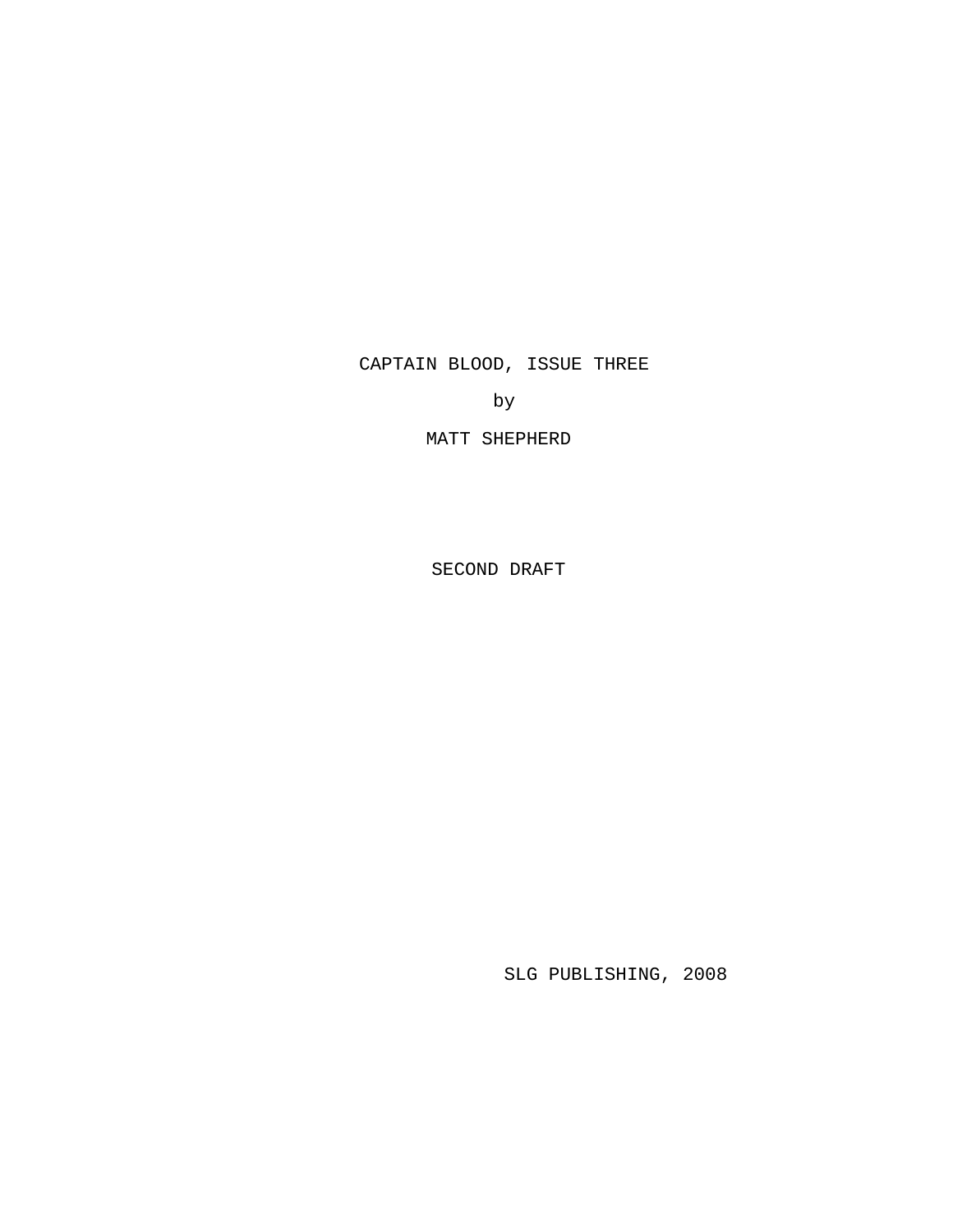## ISSUE THREE, GENERAL NOTES

We're going to keep using our "hats vs. headscarves" visual shorthand to keep our pirates straight in this issue. The Spanish are also in the mix, but since they're all in military garb, I figure it should be pretty easy to keep track of them.

## ISSUE THREE, PAGE ONE

PAGE DETAILS: And we're off to the races again. Another jump forward in time; about two months since the last issue. This is appropriately Blood at the height of his piracy career; this episode is the novel's biggest showpiece of seamanship and skill as a pirate. So Blood is more "piratey" than he was at the end of Issue Two, with slight wardrobe changes (but still a bit of a dandy), but wilder-looking by a margin.

## PANEL ONE

Captain Blood -- looking immaculate, as usual, is with his usual comrades Wolverstone, Pitt, Dyke and Ogle, looking grim on a beach. Cahusac, Lavasseur's former first mate and now the former commander of La Foudre, is giving them a pop-eyed screaming lecture. Cahusac has his French pirates behind him, Blood and co. have the English pirates behind them.

> CAPTION This, then, is Peter Blood:

CAPTION (2) Once a doctor, a soldier, a slave.

CAPTION (3) Today the most notorious pirate on the seas -- and a prisoner of FATE!

CAHUSAC We are ALL going to DIE!

ISSUE THREE, PAGE TWO

PANEL ONE

Blood raises an eyebrow as Cahusac delivers a finger-wagging lecture.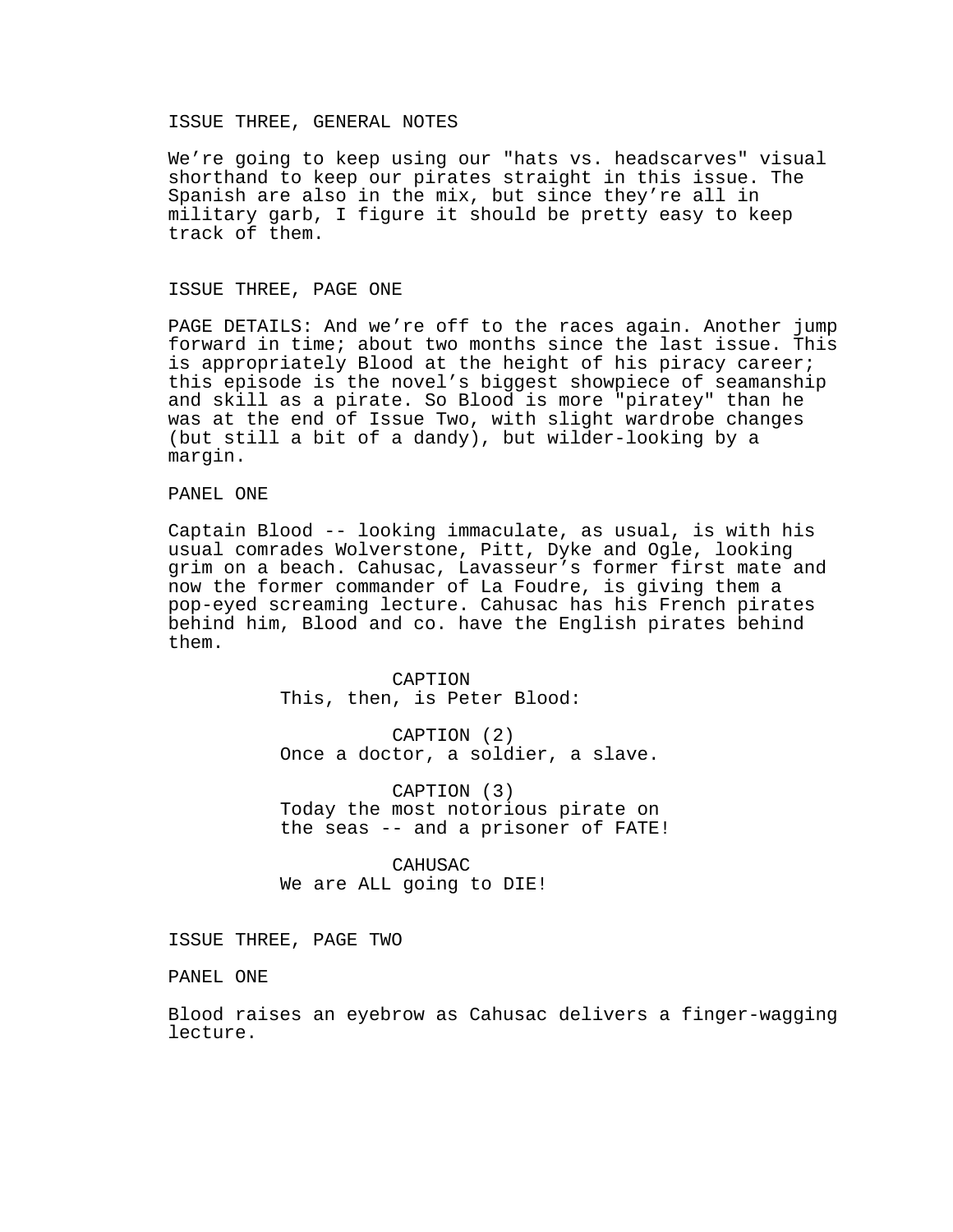CAHUSAC

Is it that I have not warned you from the beginning that all was too EASY?

PANEL TWO

Cahusac walks in a small circle, gesturing furiously at everything around him.

> CAHUSAC The abandoned fort at the entrance of Maracaybo bay! The abandoned town beyond it, stripped of value! It is a TRAP, I say! But Captain Blood, he urges us onward! Always onward!

#### PANEL THREE

Cahusac continues to freak out. Blood and Pitt grin at each other.

> CAHUSAC True, we catch the Deputy-Governor; true, we get big ransom for him; but he was a piece of CHEESE! Maracaybo is a mousetrap -- and WE are the MICE!

PANEL FOUR

In the distance, the bay whose beach they are standing on narrows -- and we can see the distant specks of four ships anchored across the neck.

> CAHUSAC  $($ off $)$ And there are the CATS! Four Spanish warships have us BOTTLED IN! Mort de Dieu! That is what comes of the obstinacy of Captain Blood!

PANEL FIVE

Wolverstone speaks to Ogle.

WOLVERSTONE On balance, Ogle, I preferred it when Lavasseur commanded La Foudre.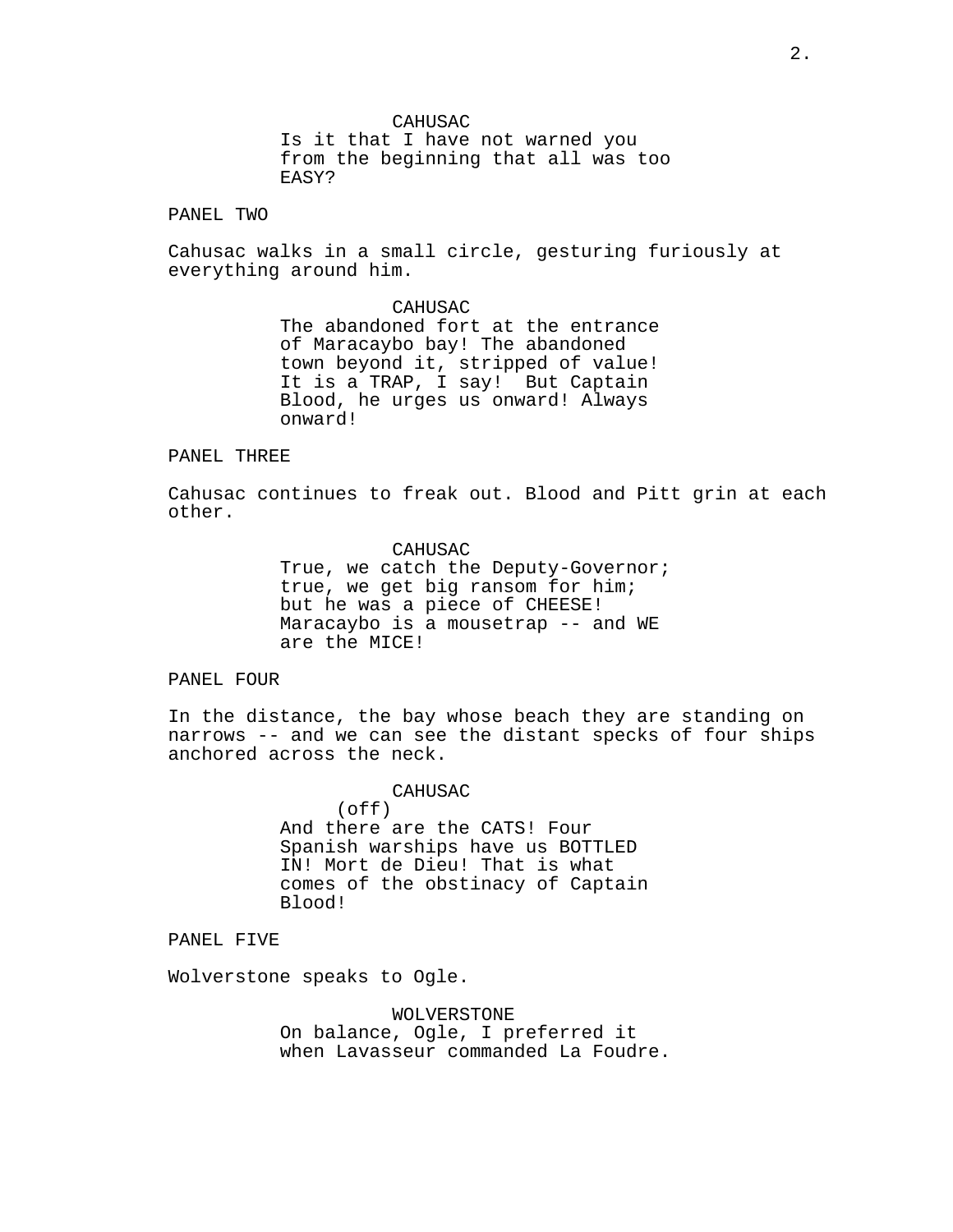OGLE He was a lunatic, Wolverstone.

WOLVERSTONE (2) But no coward.

PANEL SIX

Cahusac gets right up in Wolverstone's face, yelling.

CAHUSAC COWARD? Sangdieu! Tu ris, animal? Tell me this: How do we get out again unless we accept the terms of Monsieur the Admiral of Spain?

ISSUE THREE, PAGE THREE

PANEL ONE

Captain Blood steps forward. He's cool and collected.

BLOOD You spread much BLAME, Cahusac, but take little RESPONSIBILITY.

BLOOD (2) This town was ABANDONED because you ran La Foudre aground in this very bay.

PANEL TWO

Blood's men rally behind him as he steps toward Cahusac, one hand resting casually on the hilt of his sword.

> BLOOD Too proud to take Pitt's navigation. Too STUPID to take soundings. We lost TWO DAYS rescuing your crew, your gear. Two days for the town to flee.

PANEL THREE

Blood is smiling, but it's a sardonic smile -- a dangerous smile. He's really angry.

> BLOOD So we had to chase the Governor to his inland fortress. I lost a fortnight and a hundred men to (MORE)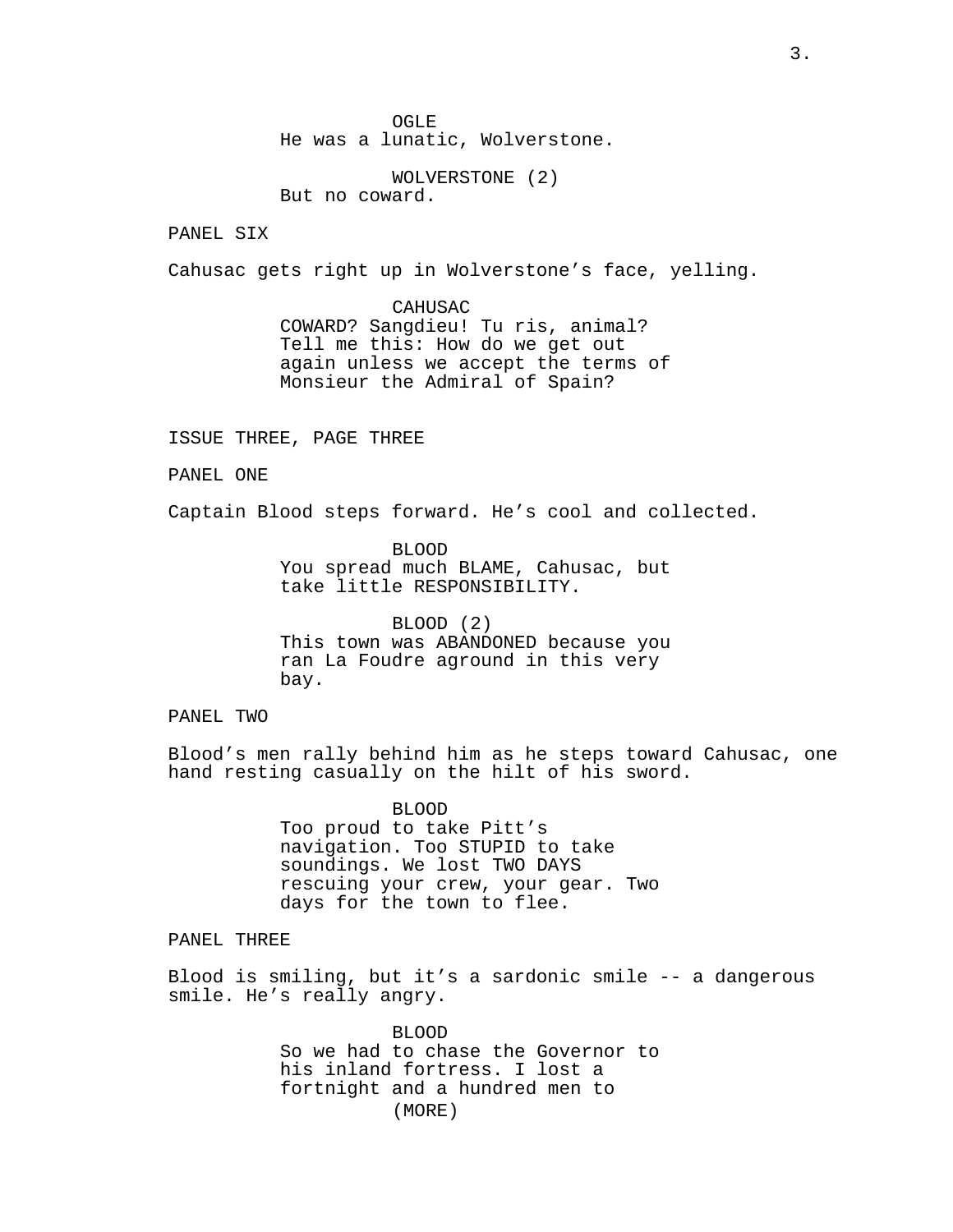BLOOD (cont'd)

capture him as the Spanish fleet sealed Maracaybo. And had you not LOST La Foudre, and reduced our fleet to two ships, we might have been able to fight through this.

# PANEL FOUR

Cahusac backs down from Blood, his bluster lost.

BLOOD

So do not HECTOR me for the results of your own ineptitude.

CAHUSAC Regardless of whose fault it is, we are still trapped. Thanks to YOU. But I have a way out.

### PANEL FIVE

Cahusac addresses the assembled mob of pirates.

CAHUSAC I sent a messenger! And Don Miguel, the Spanish Admiral will grant us SAFE PASSAGE if we depart at once, leaving our prisoners and surrendering our spoils!

CAHUSAC (2) This is our ONLY way out!

BLOOD

HA!

PANEL SIX

### BLOOD

I know Don Miguel better than you, Cahusac. We have history. We would never have left Maracaybo alive.

# BLOOD (2)

And I have taken the liberty of sending my OWN man, with MY terms.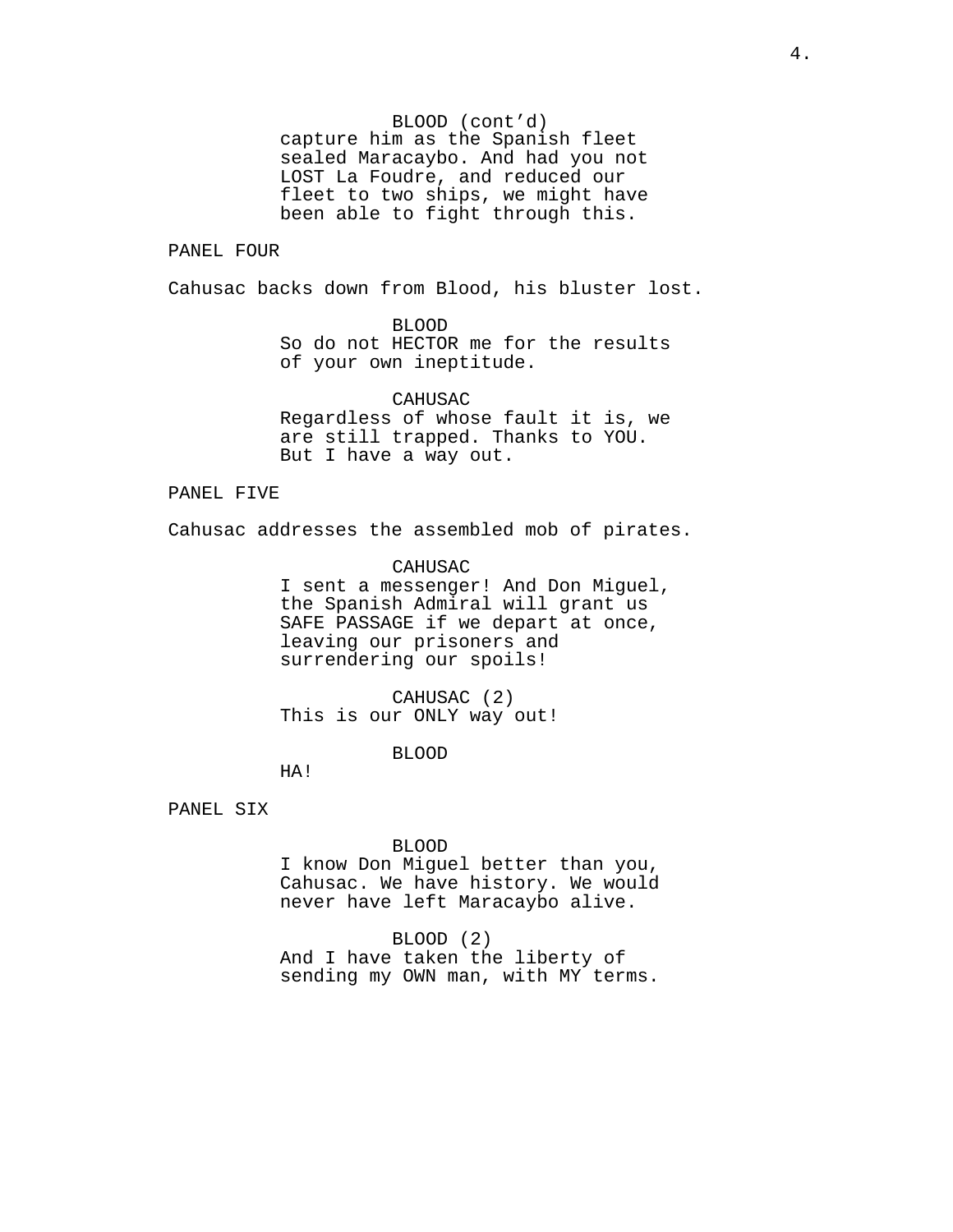PANEL ONE

Blood grins broadly and raises his sword. So do the pirates, French and English alike.

> BLOOD He will surrender fifty thousand gold to US! Or we will reduce this town to ashes before utterly DESTROYING his fleet!

BLOOD (2) WHO'S WITH ME?

### PIRATES

RAAAAAH!

# PANEL TWO

Wolverstone and Ogle converse. Both are smiling -- Ogle with eyebrows raised (slightly astonished, but amused), Wolverstone knowingly (more trust in Blood).

> OGLE Blood is slightly mad, you know.

WOLVERSTONE But bold. And among the Brotherhood, a bold lunatic holds more currency than a coward. As Cahusac is quickly discovering.

PANEL THREE

Cahusac is ashen, feebly trying to get support for his surrender plan.

> CAHUSAC But -- Don Miguel has sent for reinforcements! Another ship is already on its way! We cannot POSSIBLY prevail!

> > BLOOD

Then LEAVE!

PANEL FOUR

Blood points at the ocean.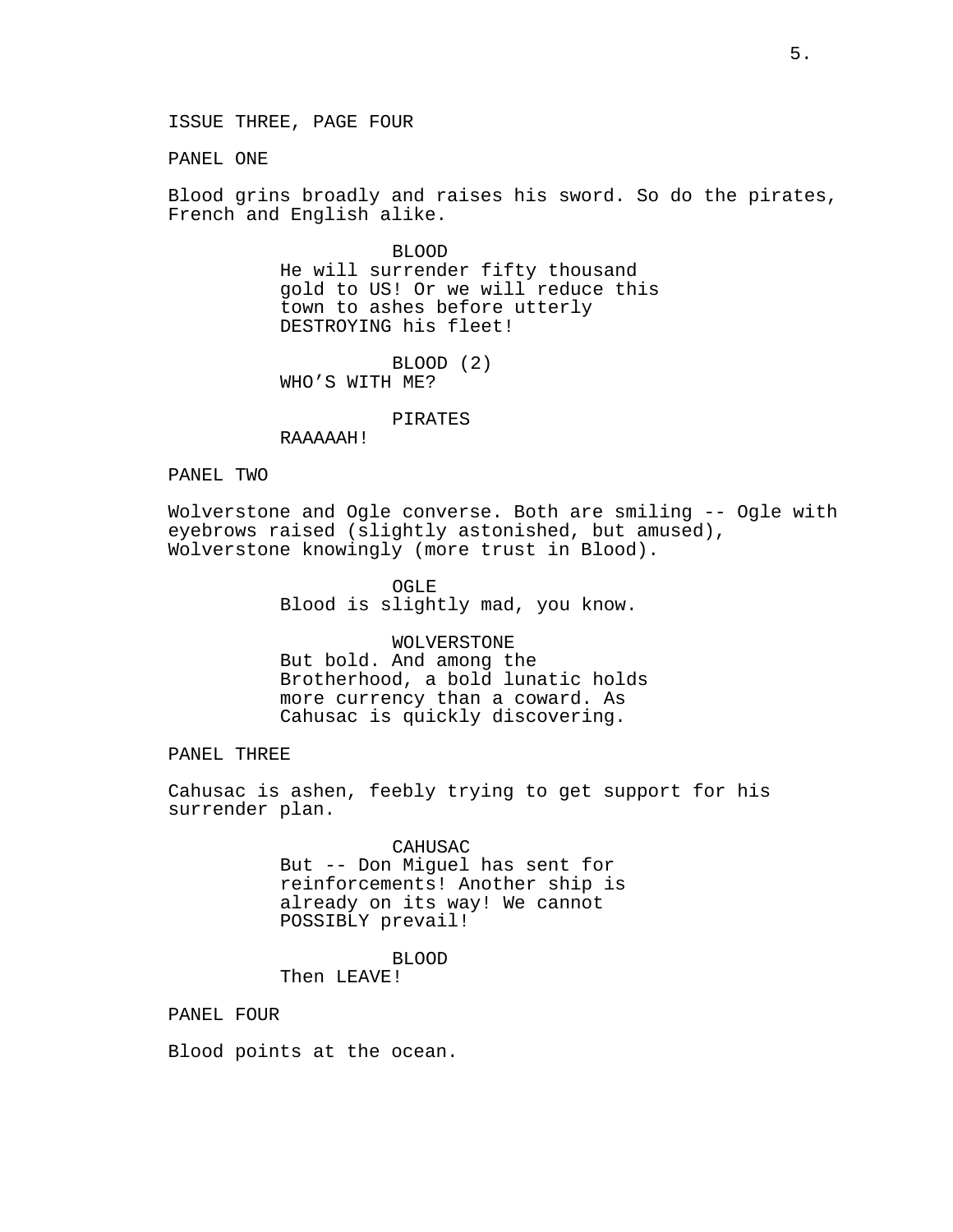BLOOD Gather your men, get in a skiff, and BEG Don Miguel to let you pass! Leave your share here! Leave your PRIDE as well!

BLOOD (2) What do your MEN think of that plan... "Captain"?

PANEL FIVE

Cahusac looks nervous. Over his shoulder, we see his pirate crew looking surly and angry at their captain being such a wuss.

> CAHUSAC We... stay. For now.

ISSUE THREE, PAGE FIVE

#### PANEL ONE

Blood draws the bay in the sand. Here's the description from the book: The great freshwater lake of Maracaybo, nourished by a score of rivers from the snow-capped ranges that surround it on two sides, is some hundred and twenty miles in length and almost the same distance across at its widest. It is - as has been indicated - in the shape of a great bottle having its neck towards the sea at Maracaybo.

Beyond this neck it widens again, and then the two long, narrow strips of land known as the islands of Vigilias and Palomas block the channel, standing lengthwise across it. The only passage out to sea for vessels of any draught lies in the narrow strait between these islands. Palomas, which is some ten miles in length, is unapproachable for half a mile on either side by any but the shallowest craft save at its eastern end, where, completely commanding the narrow passage out to sea, stands the massive fort which the buccaneers had found deserted upon their coming. In the broader water between this passage and the bar, the four Spanish ships were at anchor in mid-channel.

So what we wind up with is like a fat bottle that opens up again, with two islands stretched across that wider opener. The closer island has a square on it for the fort to the east; there are four Xs in the channel just before the fort. It needs to be clear that there's only one way out: through the bottleneck, past the four Xs, and past the fort.

I've attempted to sketch this in Paint, but I suck.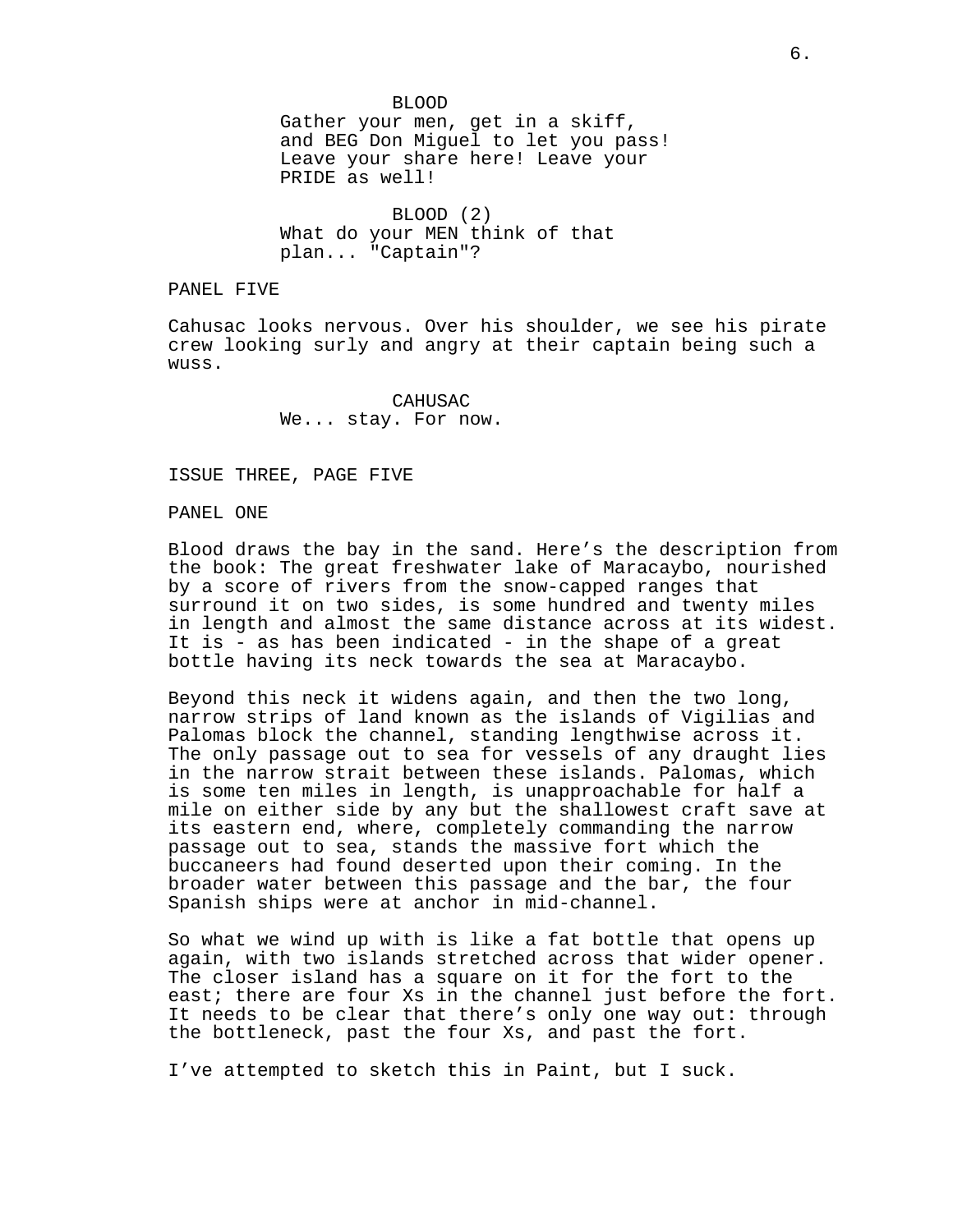BLOOD The only way out is through the bottleneck. Past the four Spanish ships, past the fort.

PANEL TWO

Blood is holding the stick, looking down at the sand.

BLOOD The fort is empty. They fled before we arrived, thanks to Cahusac's delays. But the Spanish ships... they are full. Of weapons, men, and treasure from earlier raids.

## PANEL THREE

Blood gestures at the rabble of pirates on the shore.

BLOOD 1200 men to our scarce 400. Four ships to our two.

# PANEL FOUR

Blood draws four ships in the sand. One large, one mid-sized, two small.

BLOOD

(off) Two smaller vessels, the Infanta and the San Felipe, 20 guns each. The Salvador, with 36 guns. And the Admiral's Encarnacion. 56 guns. A monster.

ISSUE THREE, PAGE SIX

PANEL ONE

Close on Blood.

BLOOD

And they have a fifth ship on the way. The fact that they haven't sailed in and destroyed us is troubling. Are they THAT hungry for reinforcements?

PANEL TWO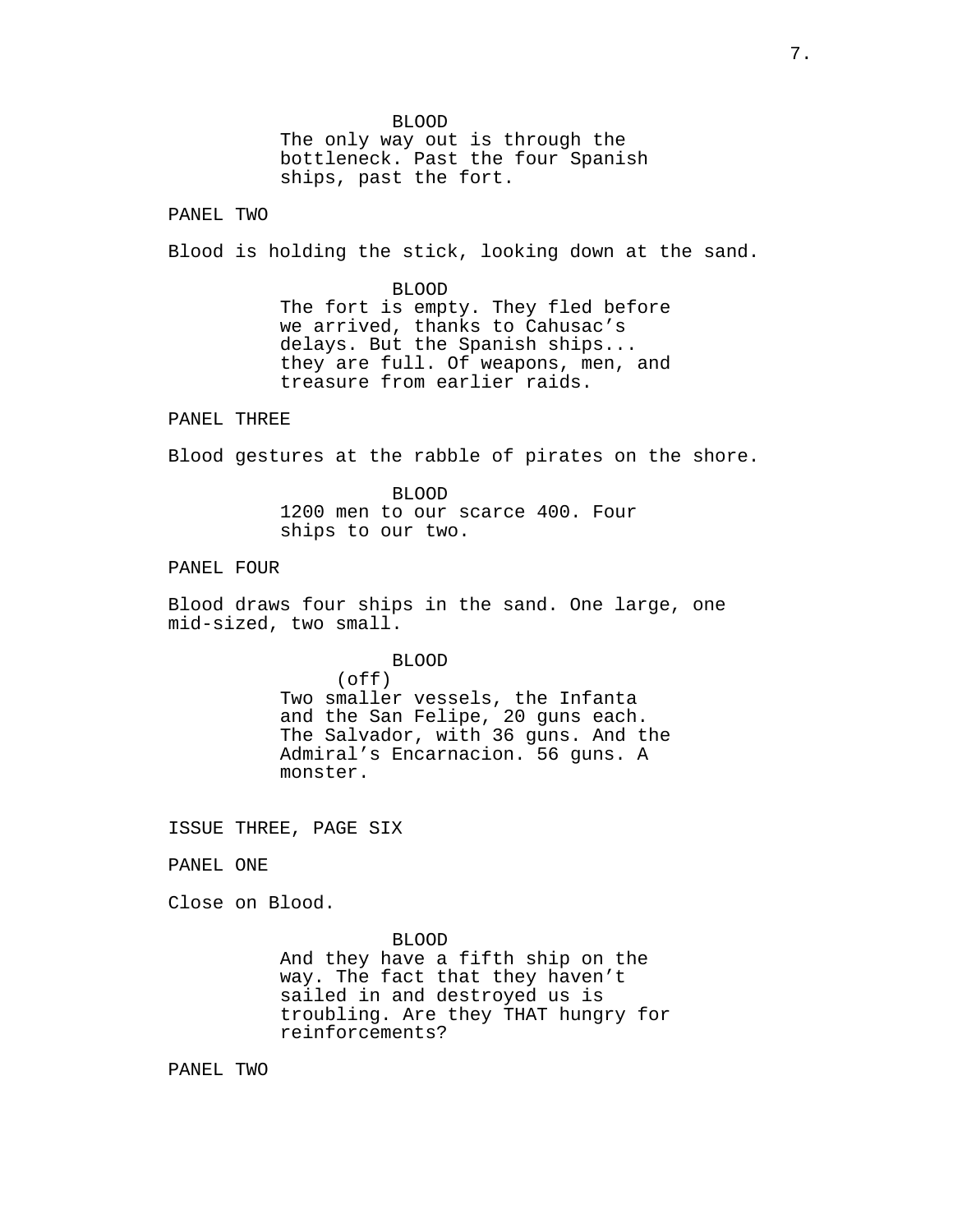Blood's POV of the bay. He has two ships out there, and a couple of smaller ones (sailing ships, basically) with no guns.

BLOOD

We have my Arabella and Dyke's Elizabeth. And the two sloops our captives so graciously left behind.

BLOOD (2) And that may be enough.

PANEL THREE

Blood starts issuing orders.

BLOOD Ogle! Pitt! Take twoscore men and gather all the black powder, pitch, tar and brimstone you can find in the town.

BLOOD (2) Dyke! Cahusac! Strip drown the larger of the two sloops. I want nothing left but hull and sail.

PANEL FOUR

Blood looks to Wolverstone, grinning.

WOLVERSTONE I think I know what you drive at, Captain.

BLOOD This is a dangerous plan, Wolverstone. Only a lunatic would volunteer to implement it.

WOLVERSTONE (2)

Oh, AYE.

ISSUE THREE, PAGE SEVEN

PANEL ONE

Don Miguel is dining belowdecks with some of his crew.

DON MIGUEL (Spanish) ...and once the Santa Nino arrives, we'll move in and crush--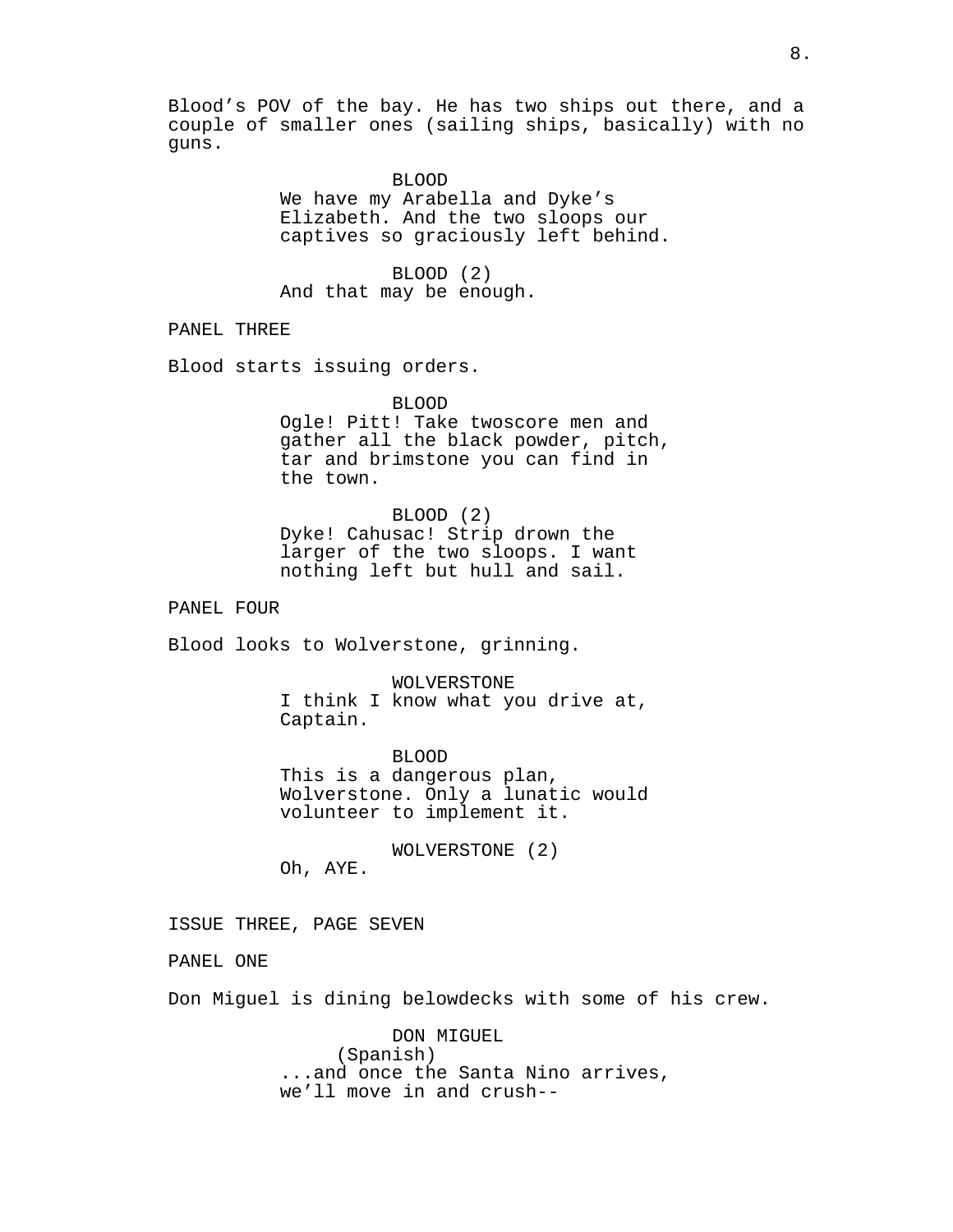SPANISH SAILOR (off, Spanish) ADMIRAL! DON MIGUEL!

PANEL TWO

It's night: Don Miguel is running to the railing of the ship. A sailor is pointing and shouting.

> SPANISH SAILOR (Spanish) Creeping in the dark at half-sail! By the time we saw--

DON MIGUEL (Spanish) It's not even a warship! Does he plan to board us with THAT?

FIRST MATE (Spanish) Is he -- nude?

PANEL THREE

Wolverstone, stark naked with a group of other naked men, at the front of the sloop, flaming torch in his hand.

> WOLVERSTONE You'd send US to hell, would you? READY THE GRAPPLES! LIGHT THE FUSES!

WOLVERSTONE (2) BRING HELL TO THEM, BOYS!

PANEL FOUR

Insert shot of Don Miguel. He's realizing what's up.

DON MIGUEL (Spanish) Even if they collide, how--

```
DON MIGUEL (2)
     (Spanish)
Oh no.
```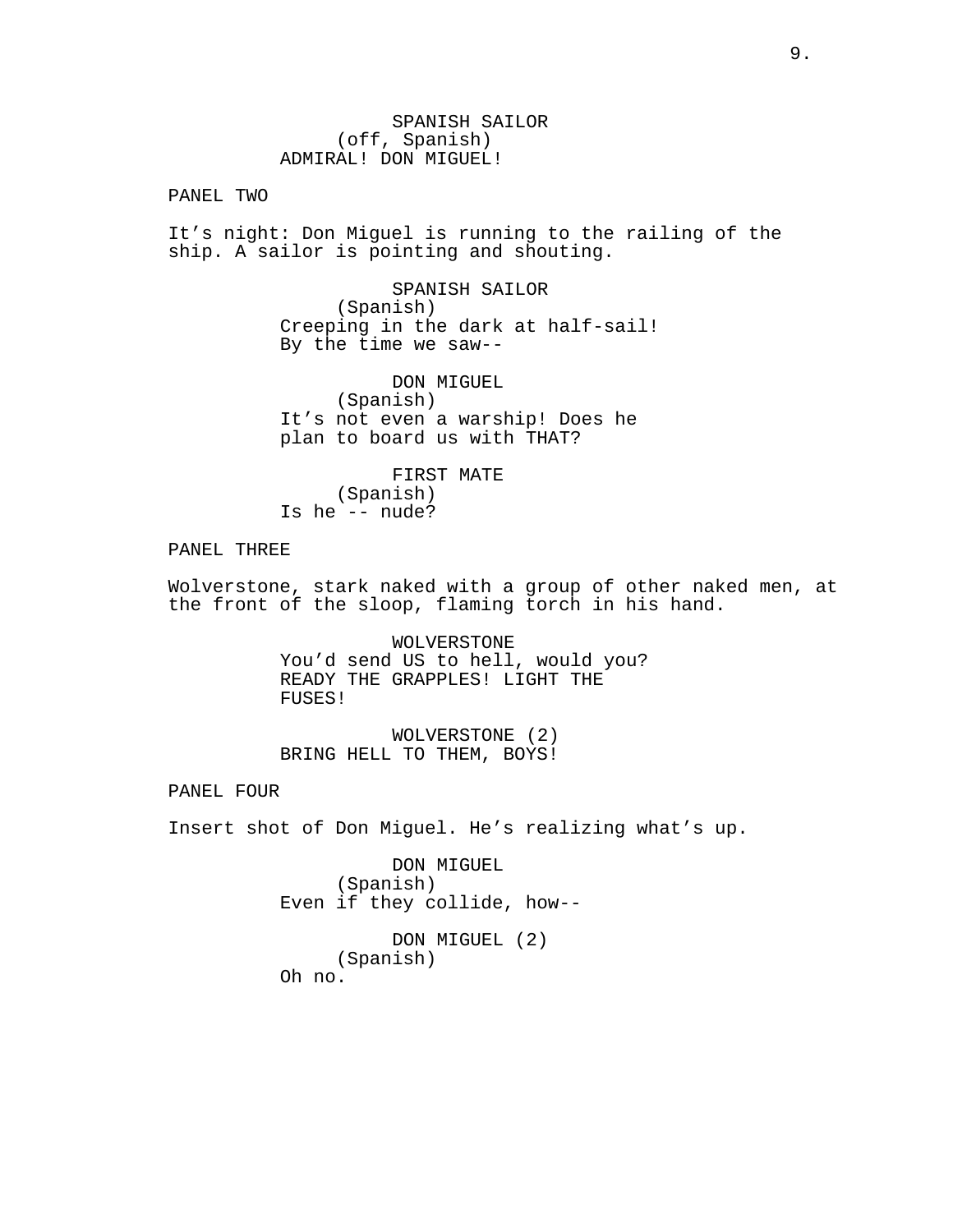ISSUE THREE, PAGE EIGHT

PANEL ONE

A torch lights a fuse.

PANEL TWO

Hands hurl grappling hooks.

PANEL THREE

In a massive crash, the sloop crashes into the Encarnacion!

ISSUE THREE, PAGE NINE

PANEL ONE

Wolverstone and his men leap off the back of the sloop.

PANEL TWO

A Spanish soldier struggles with a grappling hook.

SAILOR (Spanish) They've grappled our ship! And there's a FIRE --

DON MIGUEL (Spanish) Those are FUSES!

PANEL THREE

Don Miguel runs across the deck, pointing away from the flames.

> DON MIGUEL (Spanish) Flee! They've turned the sloop into a FIRE SHIP! It's going to --

PANEL FOUR

The sloop explodes in a massive fireball, taking half of the Encarnacion with it.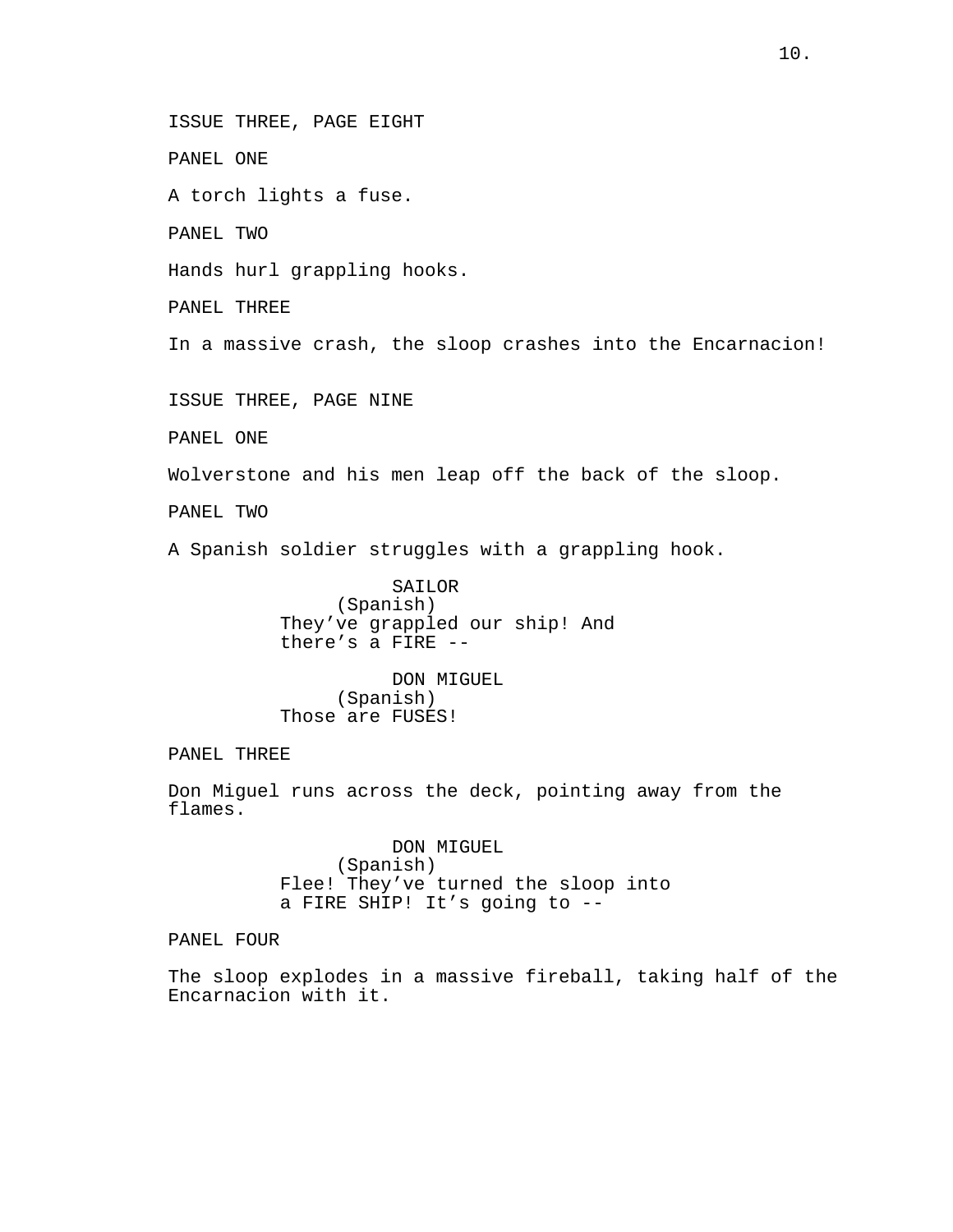ISSUE THREE, PAGE TEN

PANEL ONE

Don Miguel reels back from the flames.

DON MIGUEL (Spanish) DAMN HIM! We're crippled! Blood will use this distraction to attack the Salvador!

FIRST MATE (Spanish) Get to a skiff, sir! We must reach the fort!

PANEL TWO

The Arabella, coming out of the night, fires all its guns into the side of the Salvador.

> BLOOD (from ship) FIRE!

PANEL THREE

Aboard the Salvador -- the captain scrambles across the deck, shouting orders.

> SALVADOR CAPTAIN (Spanish) It's Blood! Man the guns! Open sails!

SALVADOR FIRST MATE (Spanish) We're badly damaged! The treasure from our earlier raids--

SALVADOR CAPTAIN (2) (Spanish) Secure the treasure. We make for the fort.

PANEL FIVE

Dyke, aboard his ship, stands next to his steersman.

DYKE Blood's gambit has succeeded. Close on the smaller ships! They're all (MORE)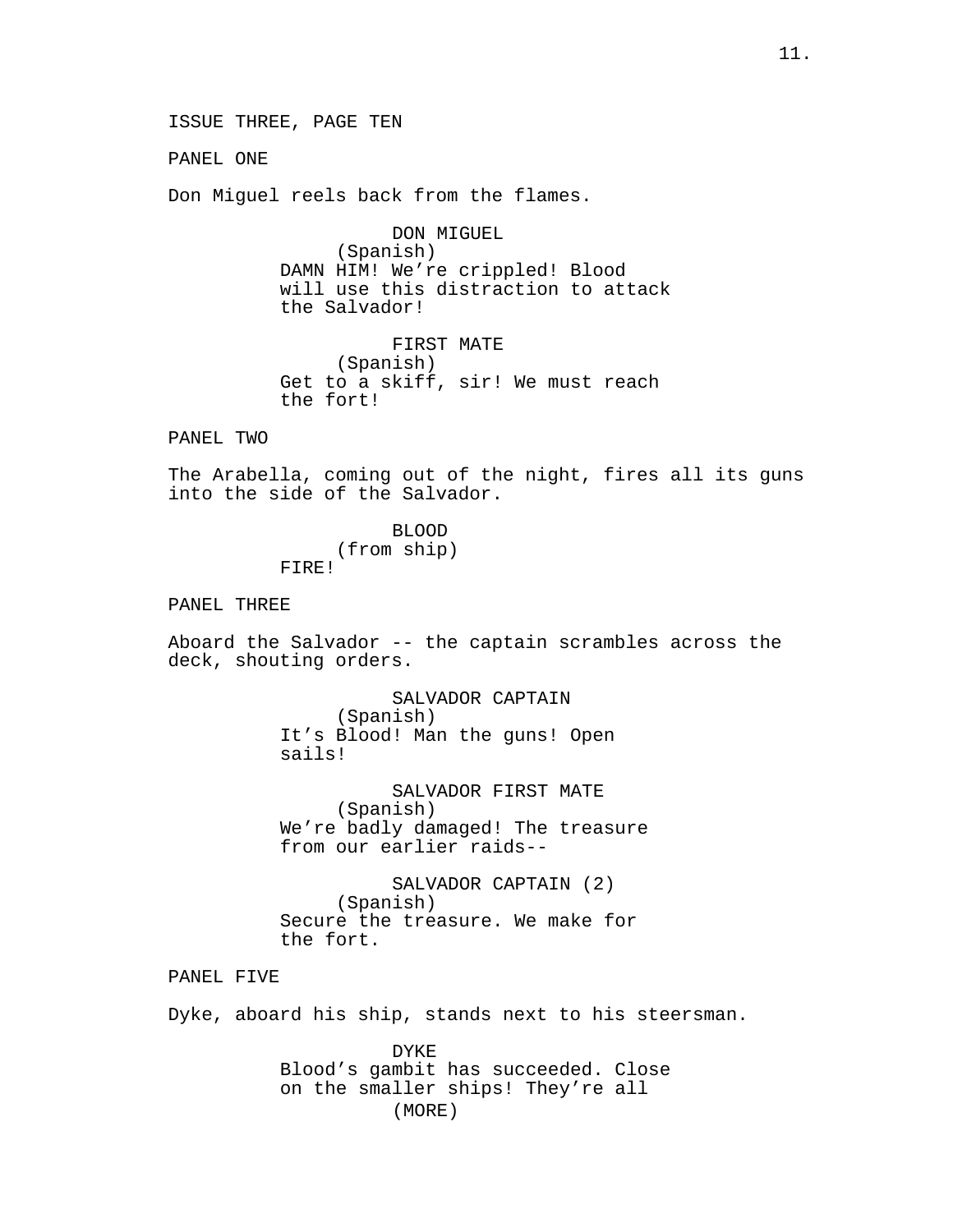DYKE (cont'd) that stands between us -- and freedom!

ISSUE THREE, PAGE ELEVEN

PANEL ONE

The Arabella and the Elizabeth are maneuvering around the flaming Encarnacion and the shattered Salvador to take on the two smaller vessels behind them. Maybe a bird's eye view?

PANEL TWO

Don Miguel, in a skiff, with men rowing furiously.

DON MIGUEL To the fort! The fort! ROW, men!

PANEL THREE

Blood turns on his deck to consult with Pitt.

BLOOD Wolverthorpe and his men hauled in?

PITT Aboard the Elizabeth, sir.

BLOOD (2) Let's see how much fight these little ships, have, then.

PANEL FOUR

One of the enemy ships (the small ones) has men on deck, hands held high, one waving a white flag.

> BLOOD (off) Not much, apparently. Take command of the Infanta. Lock the sailors below decks.

PANEL FIVE

Blood turns to Ogle.

BLOOD Some fine shooting, Mr. Ogle.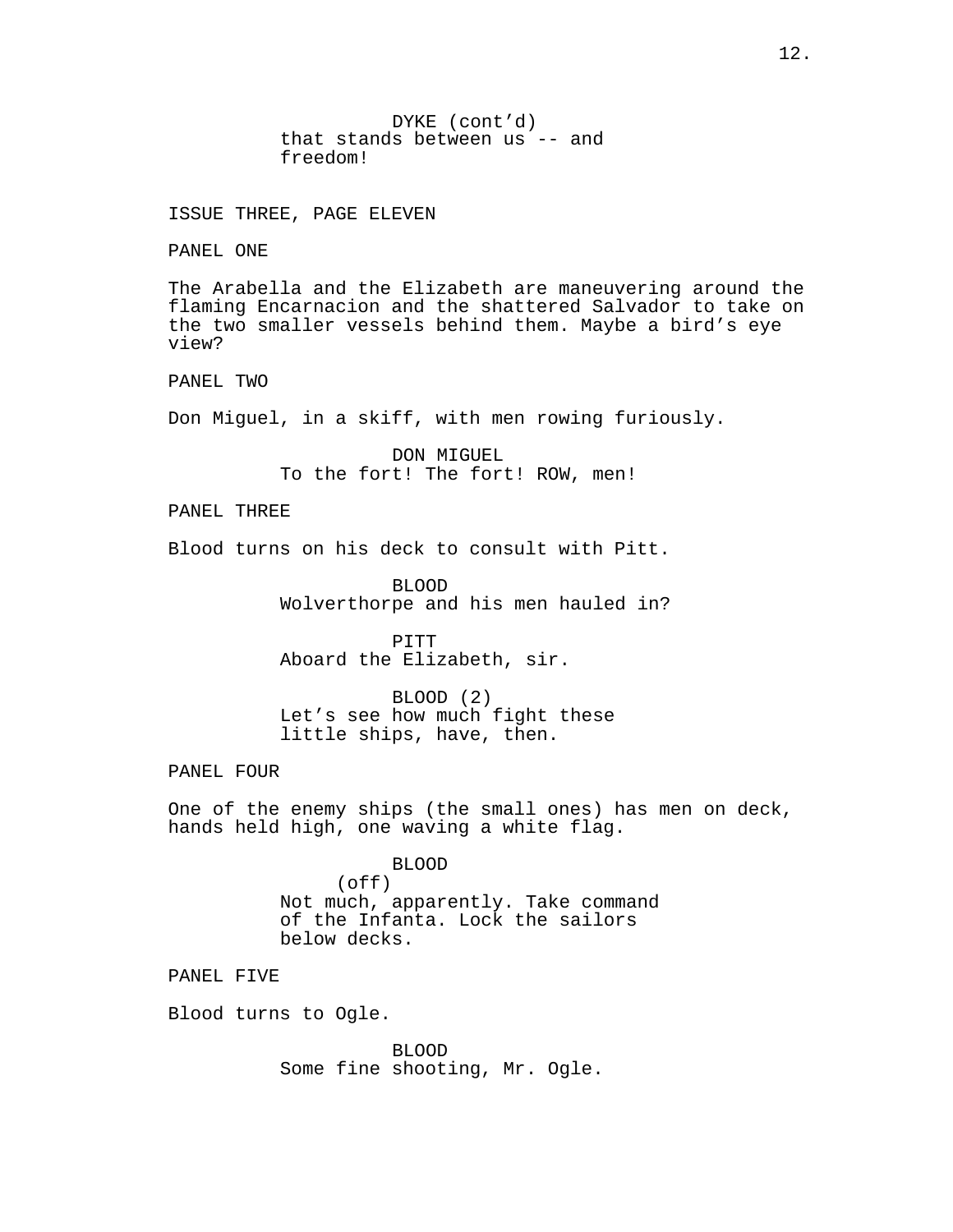OGLE Thank'ee, Cap'm. Shall we pick up Don Miguel?

PANEL SIX

Blood scans the sea around him.

BLOOD He's made for the fort. The Salvador limping after.

ISSUE THREE, PAGE TWELVE

PANEL ONE

Blood stands at the helm of the ship, shouting back to Pitt.

BLOOD Steady on, Mr. Pitt! Dyke commands the Infanta now. The Spanish abandoned the fort before we arrived. No threat there.

PANEL TWO

The Arabella is leading the Infanta through the channel, past the charred husk of the Encarnacion and the surrendered smaller ships. The Elizabeth is hanging back (if it is indeed in this panel).

> BLOOD (from ship) A straight run out to sea, and then--

PANEL THREE

The Arabella's side (the side facing the fort) explodes in a staggering burst of cannon fire! Splinters, smoke, chaos, men being thrown off the ship.

ISSUE THREE, PAGE THIRTEEN

PANEL ONE

Captain Blood, looking horrified -- the first time in the series something has been entirely surprising for him, really -- stares off-panel at the fort.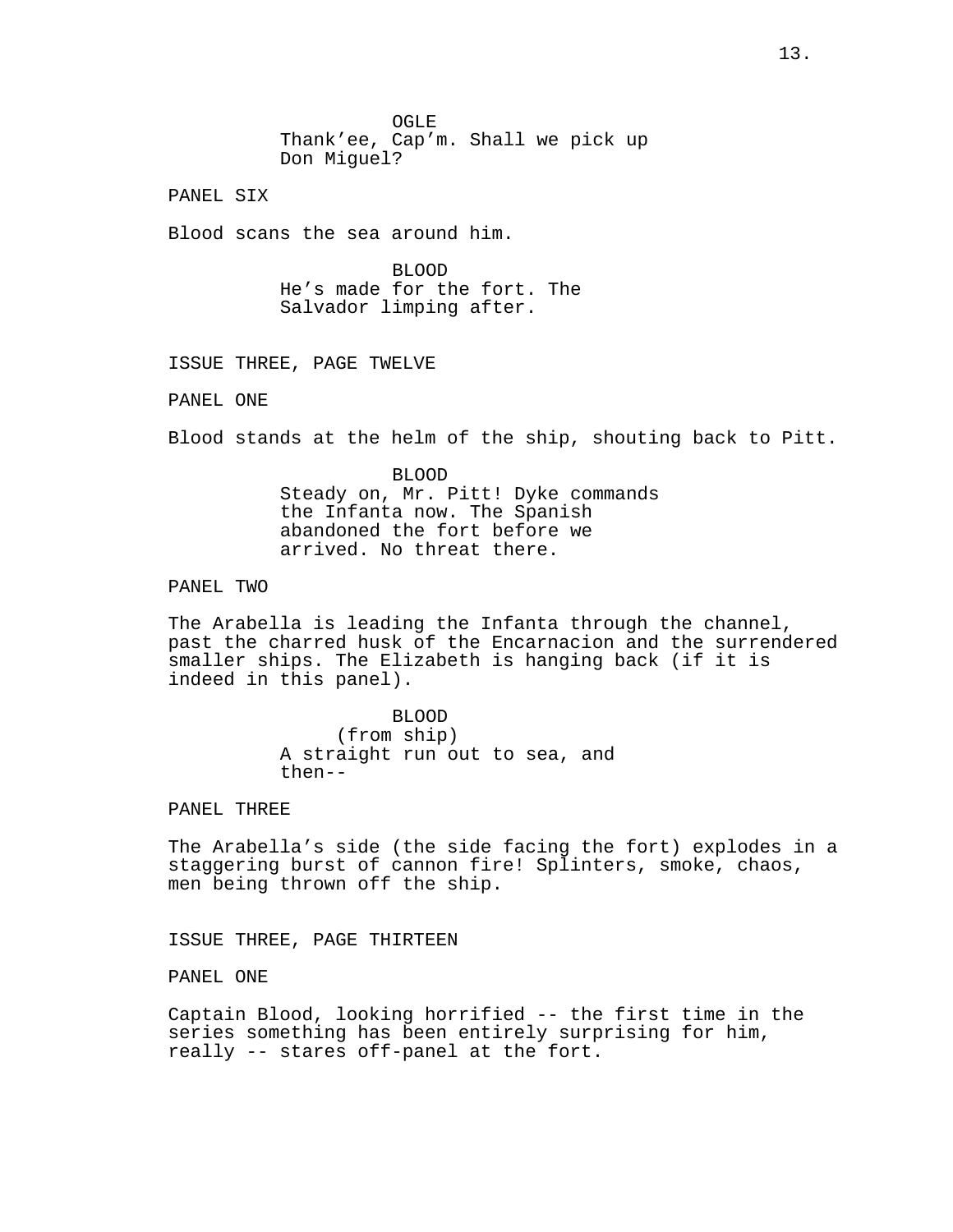BLOOD HELL! What the DEVIL has that Spanish--

PANEL TWO

The fort clearly has cannons poking out of the side of it.

BLOOD (off) Don Miguel! The fiend transferred the cannons from Fort Cojero here, to Fort Palamos! THAT'S why he was biding his time in the bay!

PANEL THREE

Another volley from the cannons -- this time we see the newly captured Spanish ship, the Infanta, lose almost all of one side in a cloud of smoke and splinters.

> BLOOD The Infanta! NO! He's killing his own imprisoned men!

PANEL FOUR

Pitt is turning the wheel of the ship with white-knuckled fists. Blood is behind him, grasping his shoulder and shouting.

> PITT Dyke and some men have escaped the Infanta, sir. But another volley will--

BLOOD ABOUT, Mr. Pitt! FULL ABOUT! Back to the bay! We CANNOT face those cannons!

ISSUE THREE, PAGE FOURTEEN

PANEL ONE

Blood and crew back on the shore. Cahusac is freaking out.

CAHUSAC DOOMED! I told you we were DOOMED!

PANEL TWO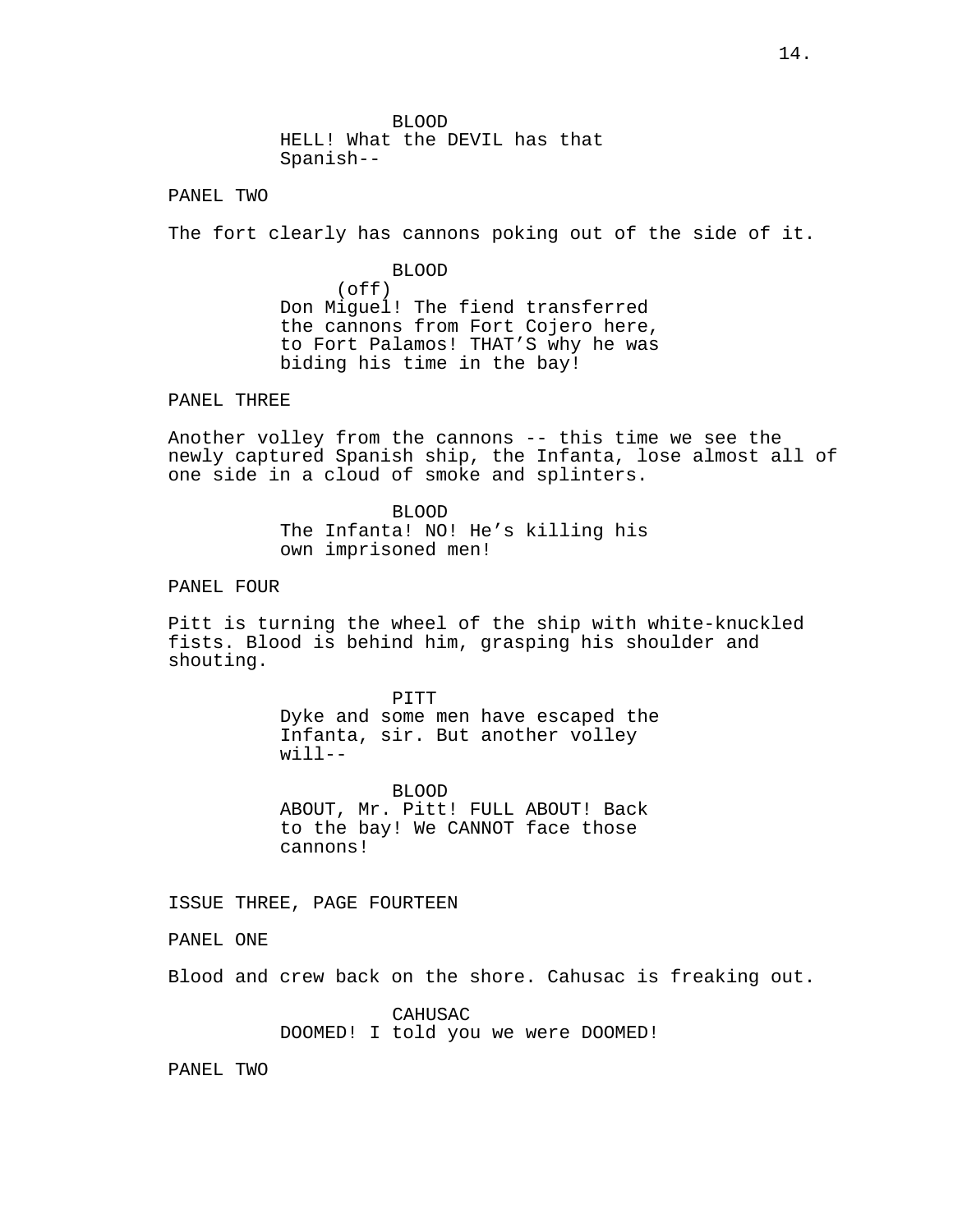A view of the bay off Marycabo -- the Arabella is blasted to hell. The Salvador is the only ship in decent shape.

> CAHUSAC The Arabella is CRIPPLED! The Infanta is DESTROYED! We are SHATTERED!

PANEL THREE

Blood calls on Pitt.

BLOOD Get me pen and paper. I am sending a message to Don Miguel.

PANEL FOUR

Blood writes.

BLOOD You have SEEN what we can do when outnumbered and outmanned. I give you two days to abandon the fort and save yourselves.

CAHUSAC (off) WHAT?

PANEL FIVE

Cahusac so far out of his mind in disbelief that he's practically a cartoon character. Arms flailing, eyes popping.

> CAHUSAC STILL you continue to BLUFF? He is going to DESTROY us, Blood! When the Santa Nino arrives --

> > WOLVERSTONE

ENOUGH!

ISSUE THREE, PAGE FIFTEEN

PANEL ONE

Wolverstone grabs Cahusac by the collar, lifting him off the ground.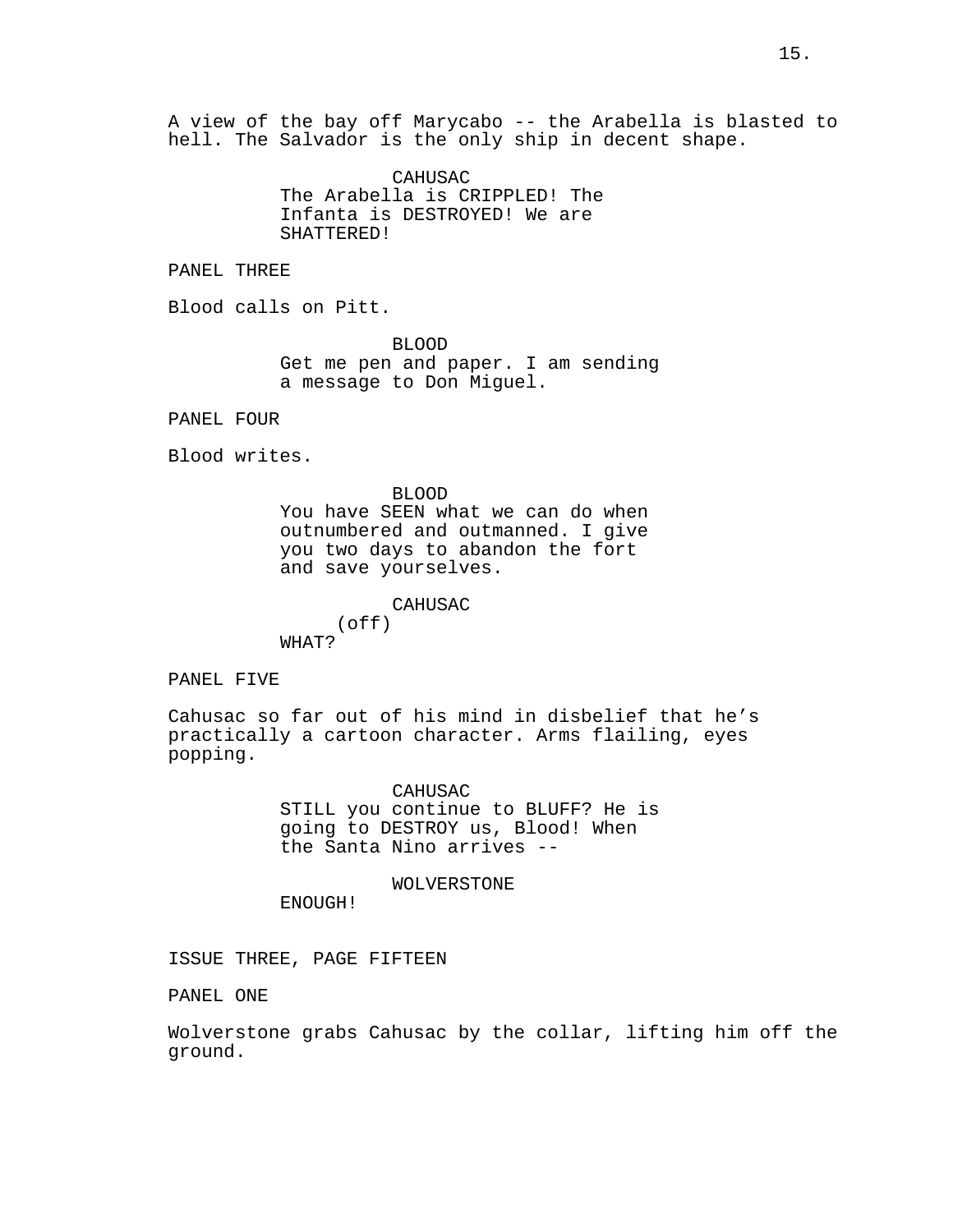GO, Cahusac. Slink away in a sloop. Don Miguel will not attack you - it is obvious you carry nothing but your wretched selves.

WOLVERSTONE (2) And he seeks WORTHY prey.

PANEL TWO

Blood and Pitt watch as a sloop sails away, stuffed to the gills with French pirates.

> BLOOD Bon voyage, Cahusac.

PITT We're better without them.

# PANEL THREE

Blood turns and talks to his cohorts.

BLOOD To WORK, then. Ready the Salvador and begin refitting the Arabella. We sail at dawn.

### PANEL FOUR

Pitt looks out at the dark ocean, the semi-wrecked Arabella already with men swarming over it.

> PITT Sail... to WHAT?

ISSUE THREE, PAGE SIXTEEN

PANEL ONE

The Arabella, somewhat crudely patched, and the Salvador, still in pretty good shape, are back at sea.

> BLOOD (from deck) Last night, as you slept, Dyke and I slipped out just shy of the fort in a sloop. This is what we found.

PANEL TWO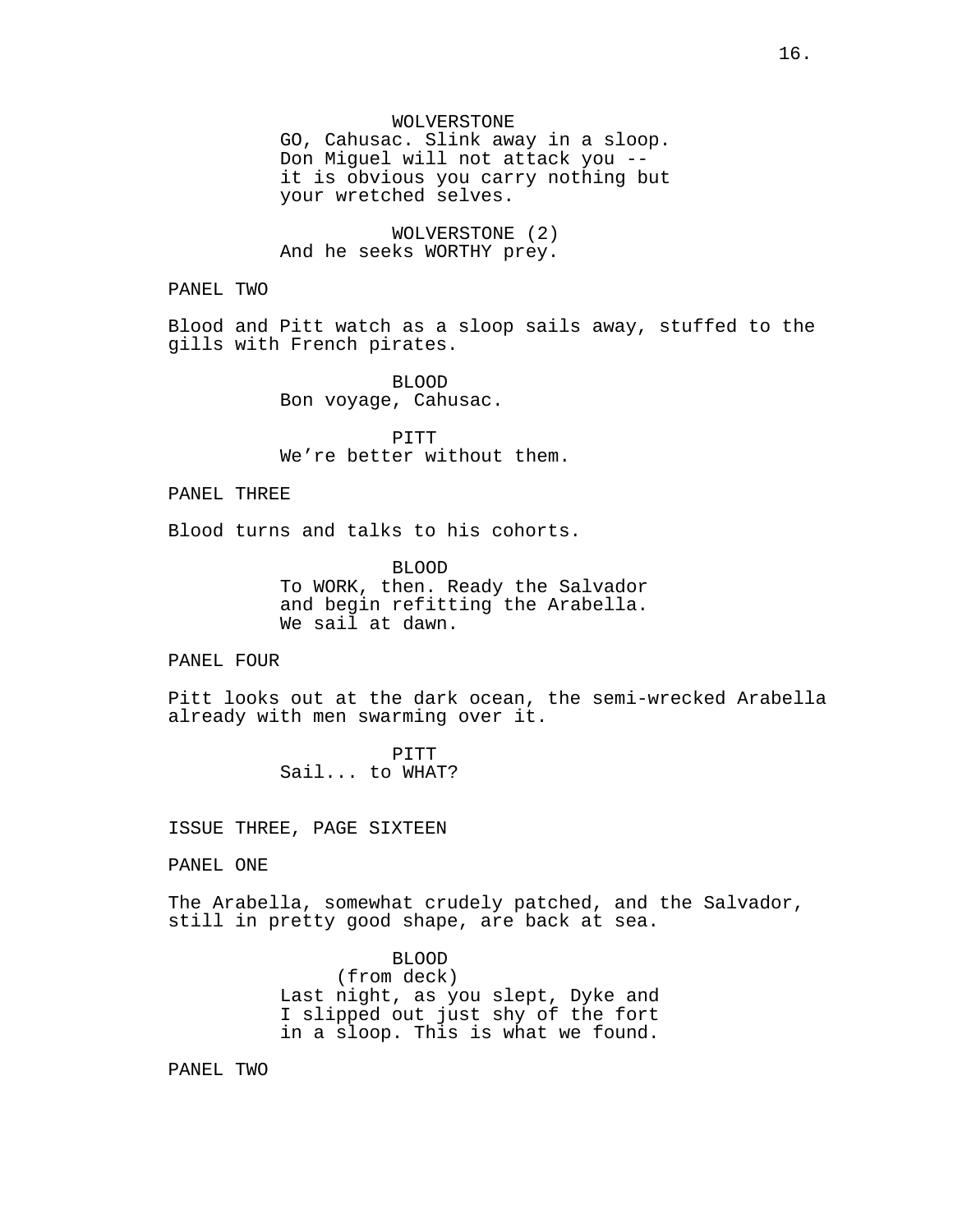Blood unfurls a parchment on the deck of the ship. It shows the fort, on a slight point protruding out to the channel to the west, and around it to the east a wide blank area, with a shaded treeline around that in turn. Not a great drawing, but this is a sleep-deprived pirate making desperate plans.

# BLOOD

 $($ off $)$ The fort's guns have range over the centre channel, as we know. But they aren't pointed at the island to the fort's rear.

# PANEL THREE

Blood points at the fort, which is visible in the distance (but not within cannon range).

#### BLOOD

We send men ashore here with small arms and storm the fort from behind, attacking her from land.

WOLVERSTONE A good plan. But who's to say Don Miguel won't just move the cannons?

PANEL FOUR

Dyke points at the map.

DYKE In the time it takes to get enough men to shore to assault the fort, Don Miguel can transfer the cannons to the rear of the fort. He'd blow us to the Inferno as we broke cover.

PANEL FIVE

Blood looks at the fort again.

### BLOOD

Aye. Aye, he moved the cannons in, so they must not be bolted down. He can't move them quickly, but quickly ENOUGH.

PANEL SIX

Insert shot: Blood frowns.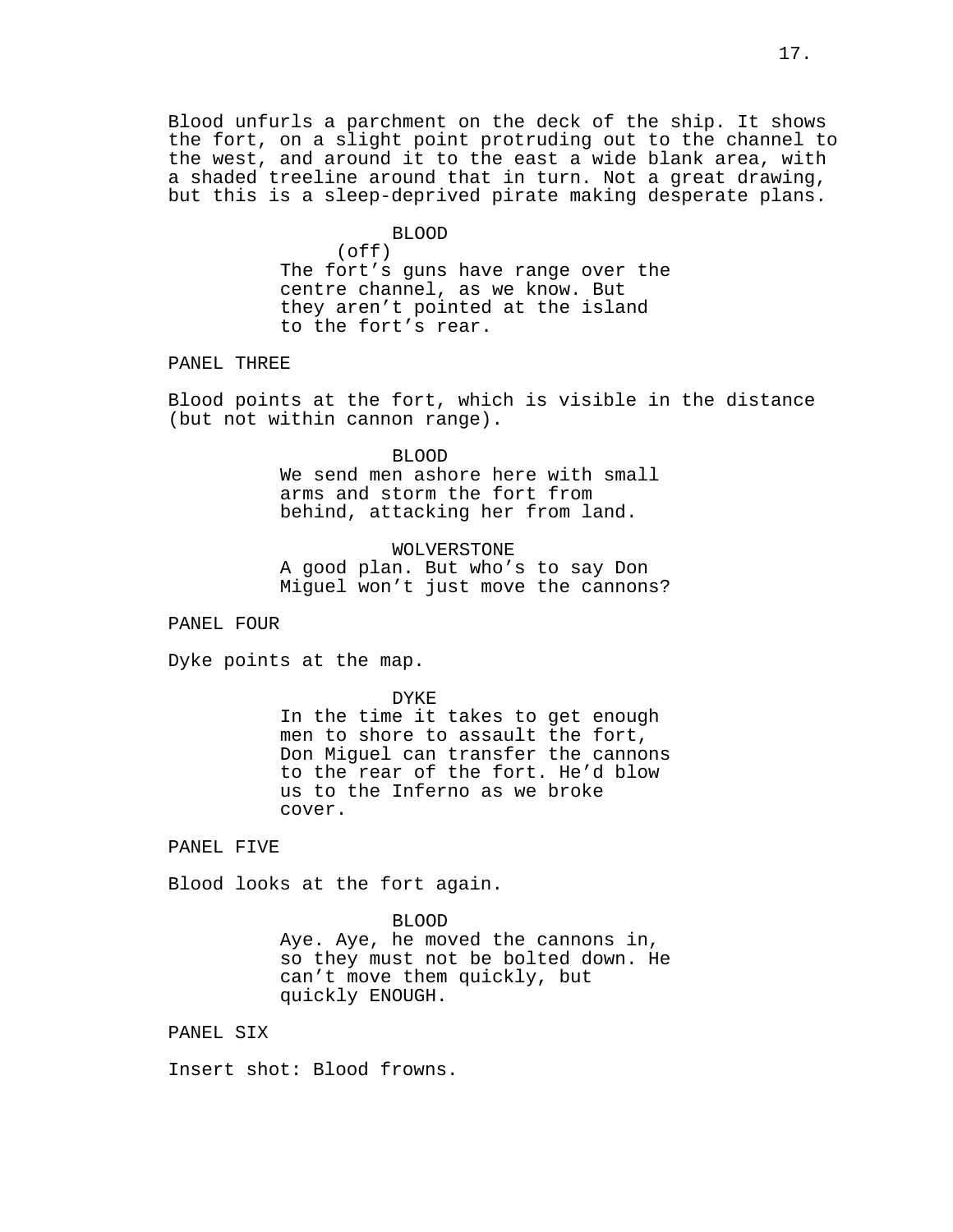BLOOD

Hmm.

PANEL SEVEN

Another insert shot: Blood smiles.

BLOOD

Ha.

ISSUE THREE, PAGE SEVENTEEN

PANEL ONE

Night. Don Miguel is standing on top of the fort with one of his men.

> DON MIGUEL (Spanish) Is the Arabella still just sitting there? Out of range?

> SAILOR (Spanish) Aye, sir. Rebuffed our messenger. But look -- something's happening.

PANEL TWO

A round panel, emulating a spyglass: a skiff is leaving from behind the ship, with a bunch of men sitting in it and some crates between them.

> DON MIGUEL (off, Spanish) Ferrying men to shore? An escape, perhaps?

PANEL THREE

Don Miguel still has the spyglass to his eye.

DON MIGUEL (Spanish) And now the skiff returns, empty but for the rower.

PANEL FOUR

The sailor looks nervous.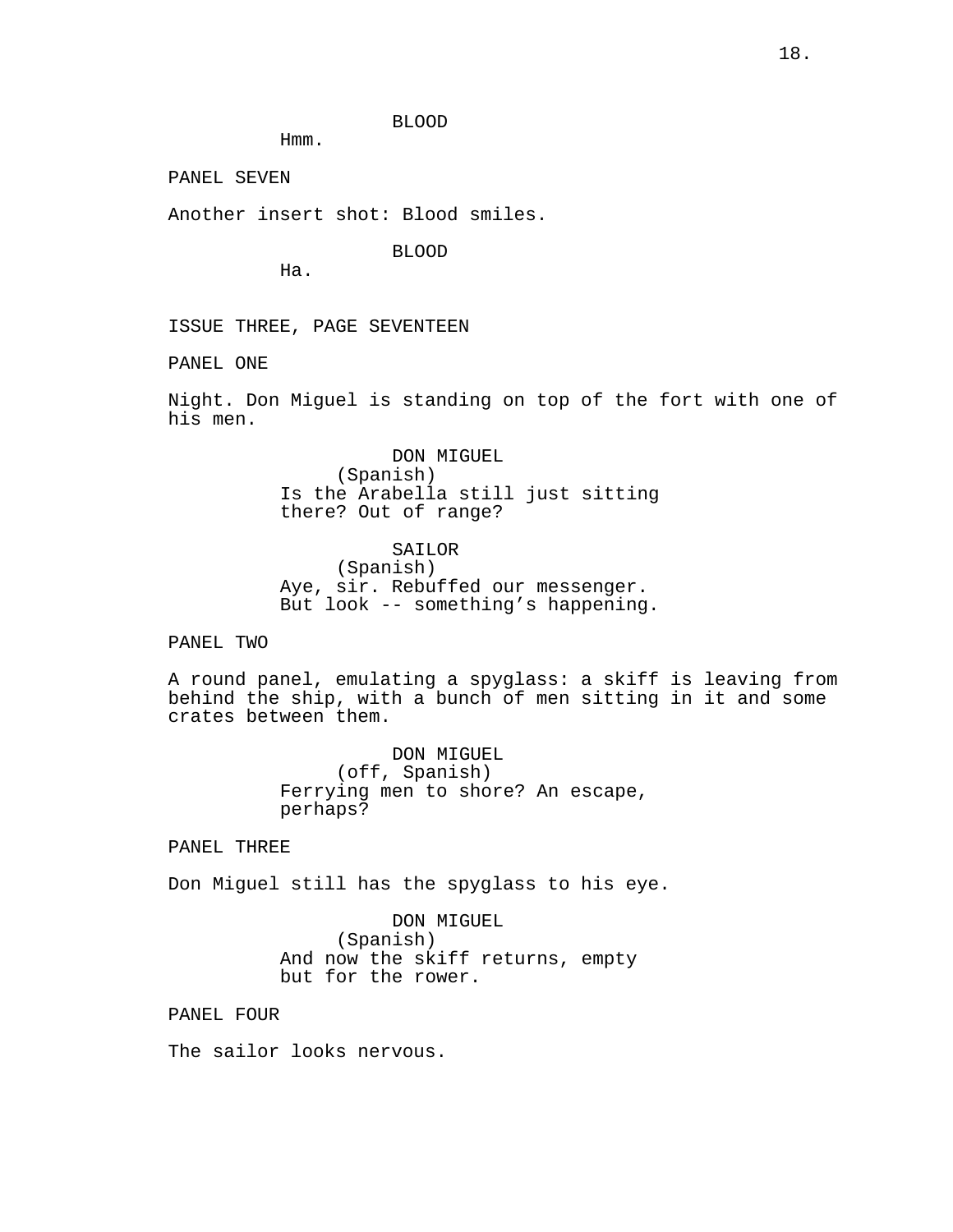SAILOR (Spanish) Could they be planning a land assault?

DON MIGUEL (Spanish) Don't be mad. They know we can shift the cannons.

SAILOR (2) (Spanish) We were lax when they crept up on us in the fireship. Perhaps they count on the same arrogance.

PANEL FIVE

Smaller shot as Don Miguel lifts the spyglass to his eye again.

> DON MIGUEL (Spanish) Perhaps. But Blood is no fool.

ISSUE THREE, PAGE EIGHTEEN

PANEL ONE

A spyglass-o-vision shot, the skiff returning again, full.

PANEL TWO

And in the opposite direction, empty.

PANEL THREE

And returning again, full.

DON MIGUEL (off, Spanish) What the devil is he THINKING?

PANEL FOUR

There's now more of a crowd on the roof, gathered around Don Miguel.

> FIRST MATE (Spanish) He's ferried at least a hundred men ashore, sir. With no sign of letting up.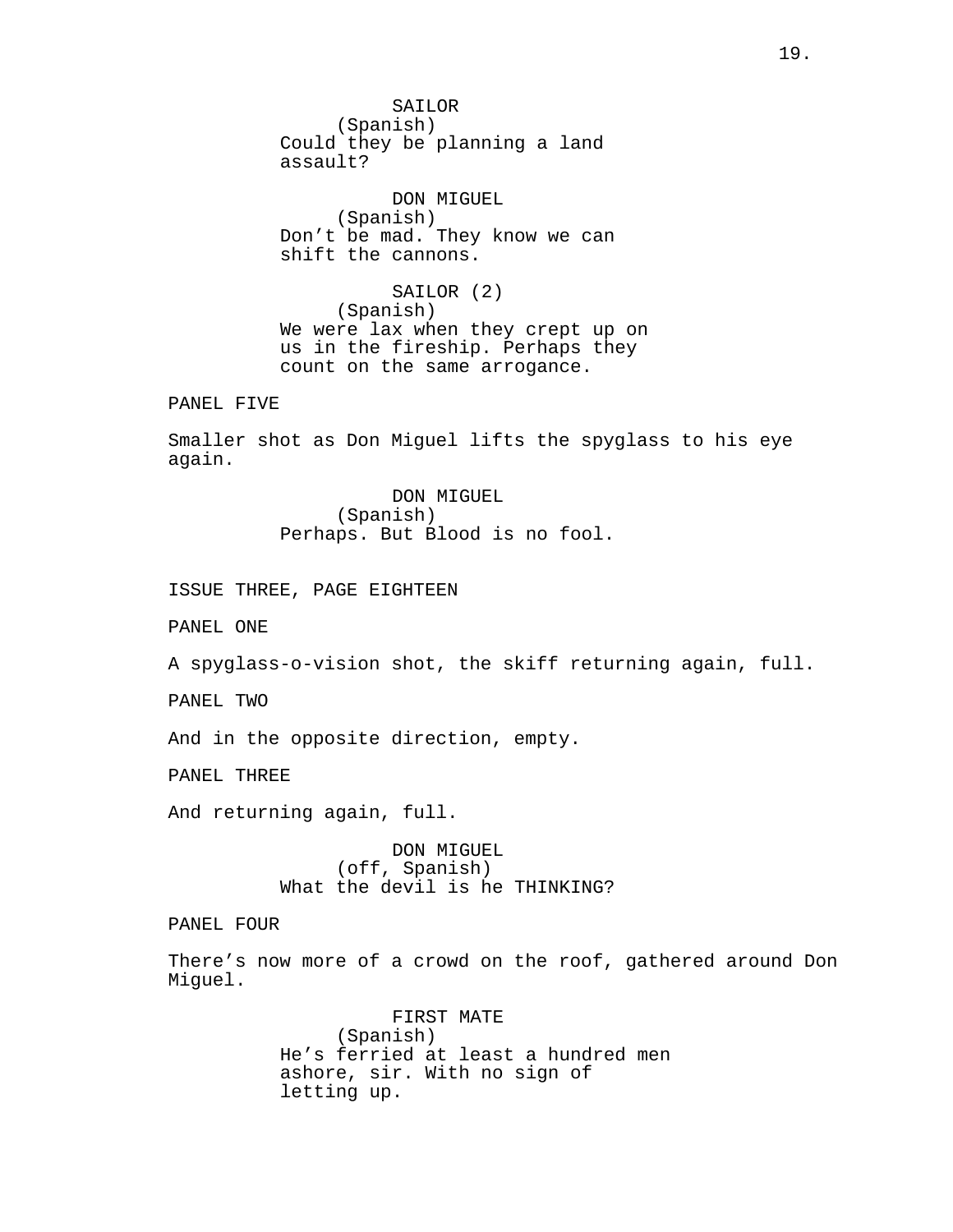DON MIGUEL (Spanish) He MUST know we can cover the rear of the fort by moving the cannons.

PANEL FIVE

FIRST MATE (Spanish) He is a pirate and a scoundrel, sir. That fellow Cahusac said he was mad.

DON MIGUEL (Spanish) He assassinated my brother. That alone makes him less than a dog. But I did not think a RABID dog.

PANEL SIX

Another spyglass shot -- the skiff returning again, empty.

DON MIGUEL (off, Spanish) He showed acumen two days ago. Tactics. Leadership. What is THIS?

ISSUE THREE, PAGE NINETEEN

PANEL ONE

Close to that returning skiff now -- Wolverstone is rowing, his huge muscles straining.

> WOLVERSTONE (whispering) Lose some weight, you fat bastards.

> PITT (whispering, from out of sight at the bottom of the skiff) What do you think we feel like?

PANEL TWO

Big shot over Wolverstone's shoulder of the bottom of the skiff -- sailors packed in the bottom like sardines, some slats of wood (the flattened "crates") with them.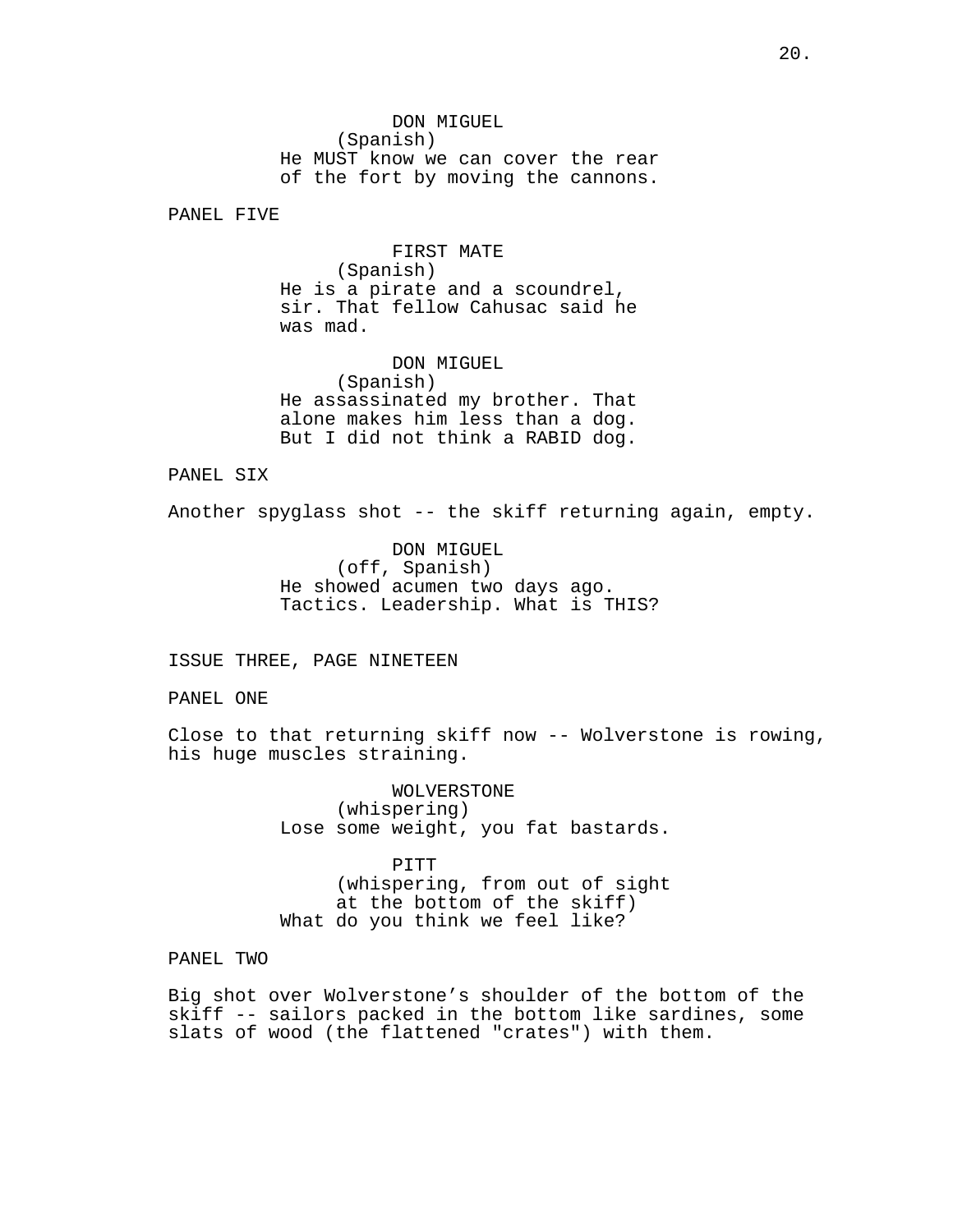PITT

Sit up, lie down, sit up, lie down. Rearranging ourselves before every trip. Changing hats.

WOLVERSTONE

Aye--

PANEL THREE

Closer shot of Wolverstone grinning.

WOLVERSTONE But Don Miguel must be sweating now, hey?

PANEL FOUR

Don Miguel is staring through the spyglass, his teeth gritted.

> FIRST MATE (Spanish) If they're attacking, it'll be at dawn, with the sun behind them.

SAILOR (Spanish) We need to start moving those cannons NOW.

PANEL FIVE

Don Miguel lowers the spyglass, obviously angry.

DON MIGUEL (Spanish) Fine. They can't have enough men left on those ships to even man a gun, let alone sail.

PANEL SIX

Don Miguel is furious. He KNOWS he's being played, he's SURE of it, but can't bring himself to call the bluff.

> DON MIGUEL (Spanish) Move the damned cannons.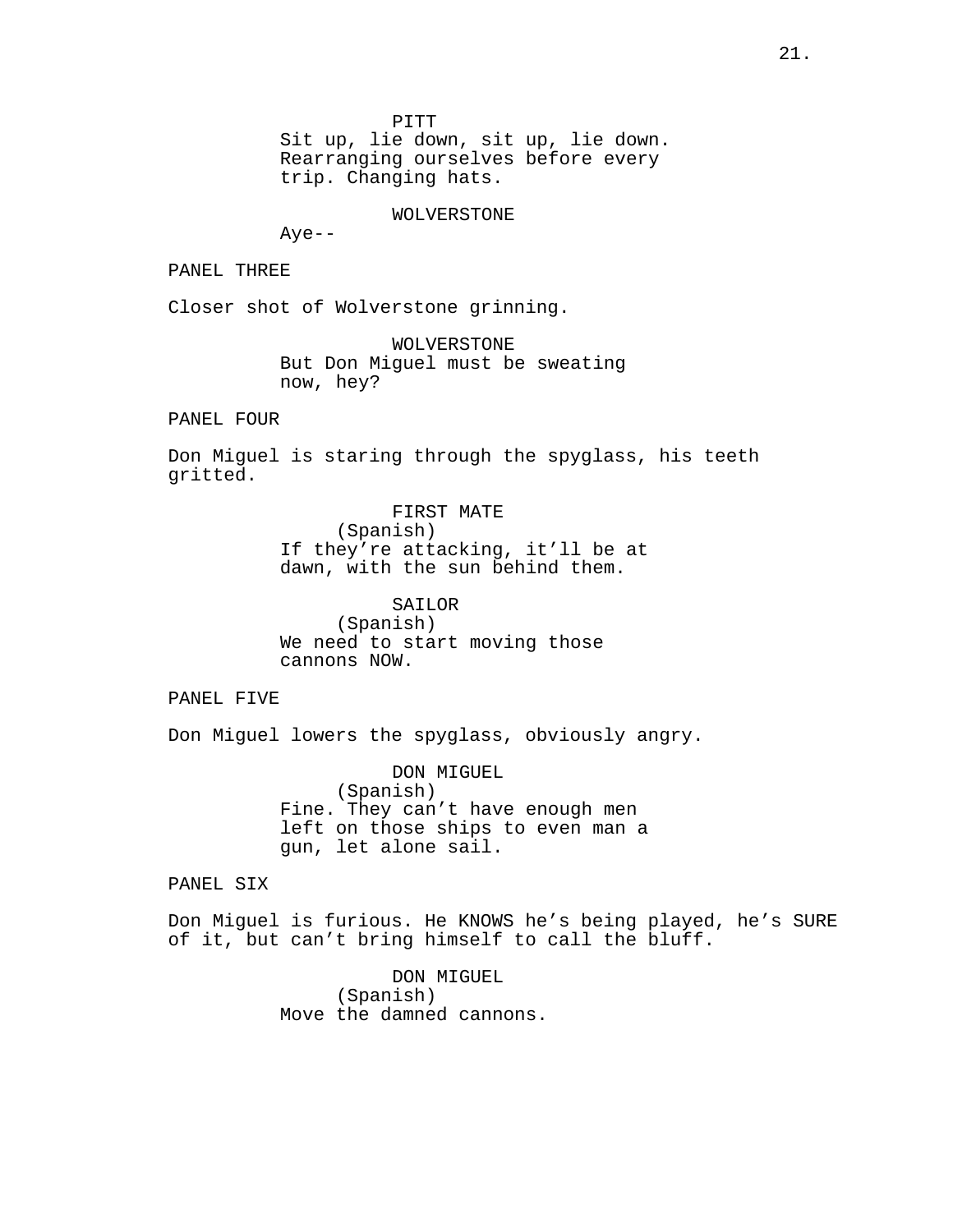PANEL ONE

A view from the fort -- the sun rising over the treeline across the clearing.

PANEL TWO

Don Miguel is on the roof of the fort, with a group of grimy, sweaty sailors.

> FIRST MATE (Spanish) The cannons are moved, Don Miguel. We are prepared.

DON MIGUEL (Spanish) Excellent. I can scarce believe Blood would be this foolish.

PANEL THREE

A panicky solider points out at the wood beyond the clearing.

> SOLDIER (Spanish) THERE! IN THE WOODS! MOVEMENT!

PANEL FOUR

Don Diego stands behind a cannon.

DON DIEGO (Spanish) READY! WAIT FOR THEM TO BREAK COVER!

ISSUE THREE, PAGE TWENTY-ONE

PANEL ONE

A voice from the woods, screaming!

VOICE IN WOODS RRRRAAAAHHH!

PANEL TWO

Don Miguel, seized with excitement, crouches behind a cannon.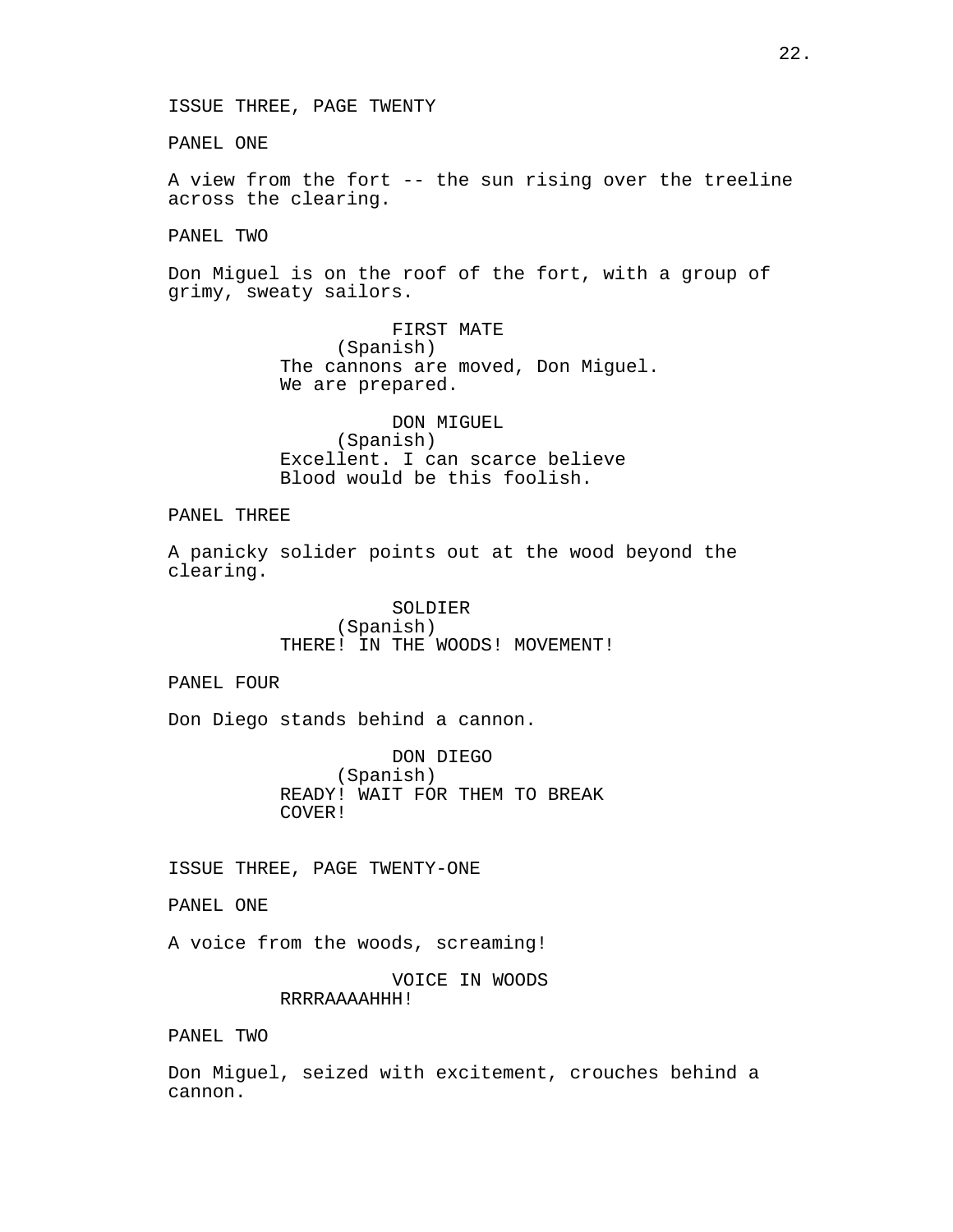DON MIGUEL (Spanish) READY CANNONS!

PANEL THREE

Wolverstone, obviously alone, leaps out of the woods.

WOLVERSTONE RRRAAAAHHH!!!

PANEL FOUR

Don Miguel looks shocked.

DON MIGUEL (Spanish) One man? But if their crew isn't here, then they must be --

PANEL FIVE

Don Miguel in full panic, pointing back towards the front of the fort.

> DON MIGUEL (Spanish) MOVE THE CANNONS! IT WAS A FEINT! HIS SHIPS ARE STILL MANNED!

ISSUE THREE, PAGE TWENTY-TWO

PANEL ONE

The Arabella has pulled up close to the fort, along with the Salvador, and the two ships are pounding hell out of the fort with their cannons. The decks are alive with men.

PANEL TWO

A shot of the fort -- half of the wall facing the waterway is destroyed.

> BLOOD (on ship) FIRE AT WILL!

PANEL THREE

Don Miguel faces the ruined half of the fort, aghast.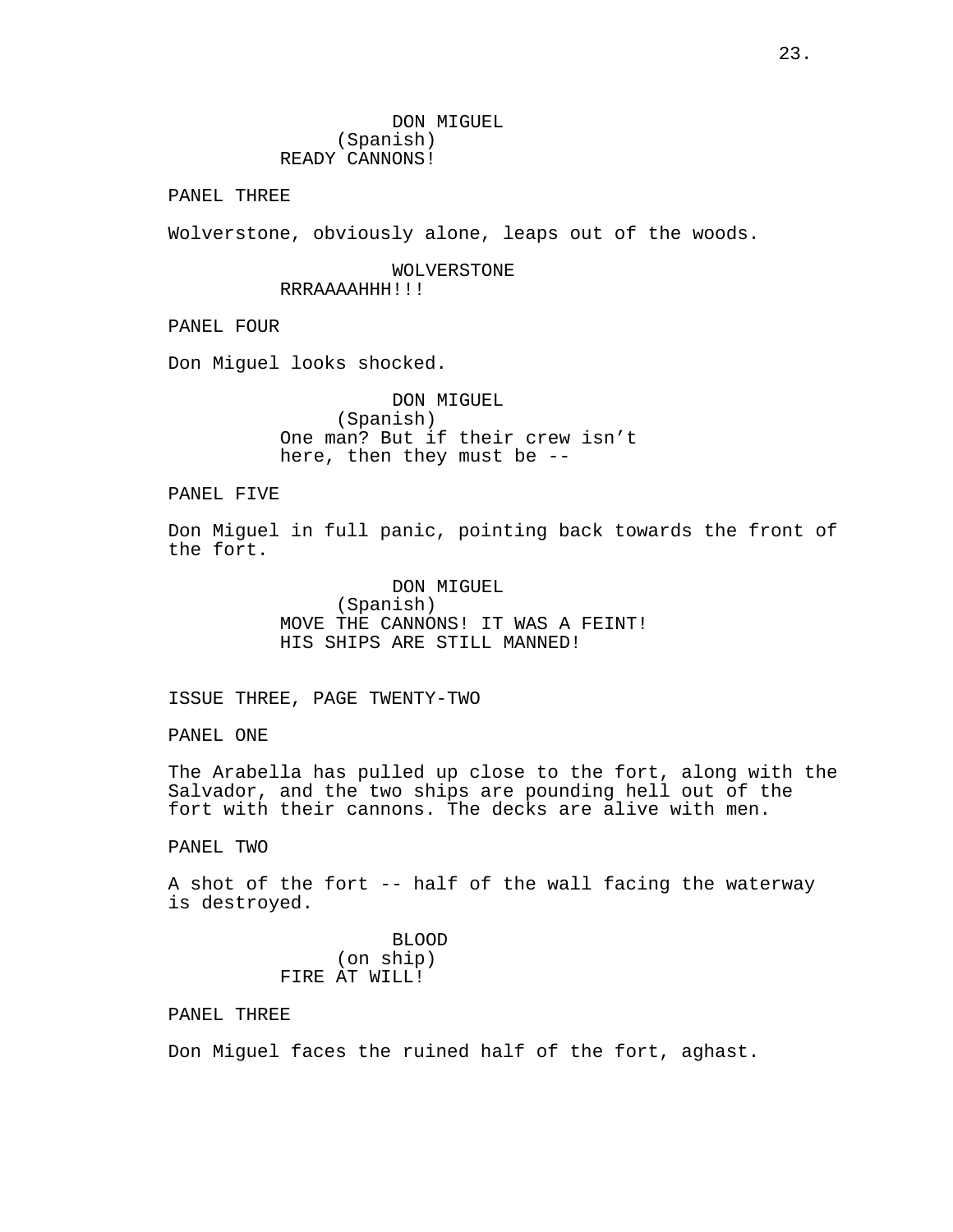No. NO!!!

PANEL FOUR

Blood helps Wolverstone back on board from atop a rope ladder.

> BLOOD Well done, Mister Wolverstone.

WOLVERSTONE I was prepared to seize the fort myself when you attacked.

PANEL FIVE

Blood points outward, towards the sea, as he stands beside Pitt at the helm.

> BLOOD Straight on, Mister Pitt. Back to Tortuga with treasure intact.

ISSUE THREE, PAGE TWENTY-THREE

PANEL ONE

The Arabella and the Salvador sailing, the captured smaller ships tagging behind.

> BLOOD (from ship) Why, I venture-- what's that?

PANEL TWO

A Spanish ship in the mid-distance from the Arabella.

PANEL THREE

Blood grins.

BLOOD The Santa Nina, one day late. Let's show them the penalty for tardiness, boys.

PANEL FOUR

The Santa Nina, crew on deck, hands held high.

PANEL FIVE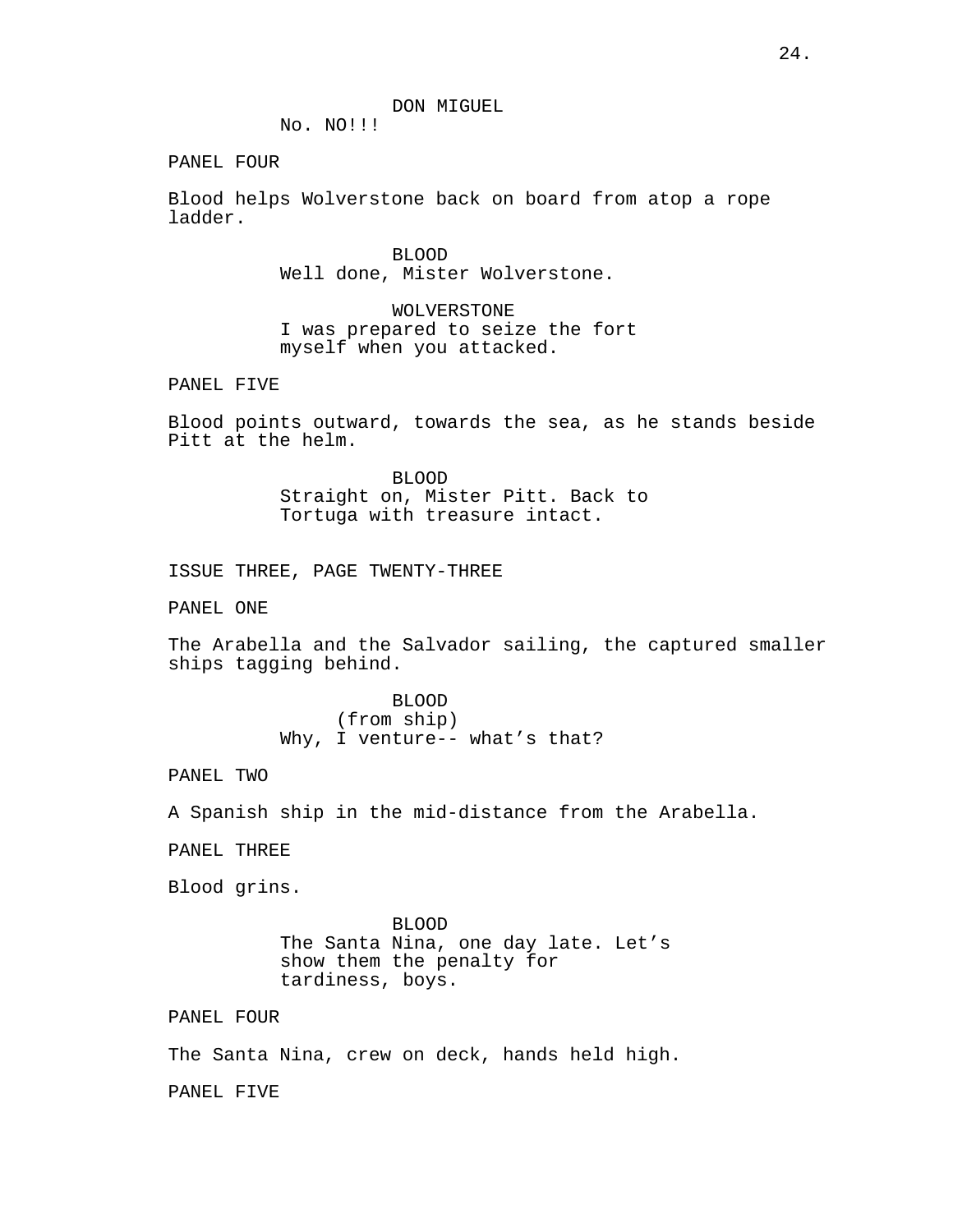Blood boarding the Santa Nina, talking to her captain.

BLOOD (Spanish) A sound decision, Captain. Three ships to your one. No dishonor.

SANTA NINA CAPTAIN (Spanish) Take the treasure and the slaves and be on your cursed way, Don Sangre.

ISSUE THREE, PAGE TWENTY-FOUR

PANEL ONE

Blood opens a hatch in the ship.

BLOOD Slaves? A bad business. We'll free  $'$ em, and  $-$ 

PANEL TWO

Blood is astonished and delighted.

BLOOD --well, what have we here?

PANEL THREE

Cahusac and his crew emerge blinking in chains from the hold.

> SANTA NINA CAPTAIN These idiots were trying to cross the sea in a sloop. We thought they might fetch a price in the colony.

BLOOD I can assure you they're worthless. I'll take them off your hands, though.

PANEL FOUR

The Arabella and her sister ships sailing into the sunset.

CAPTION (Pitt's journal) So Cahusac had escaped slavery to become a mock among the Brethren of (MORE)